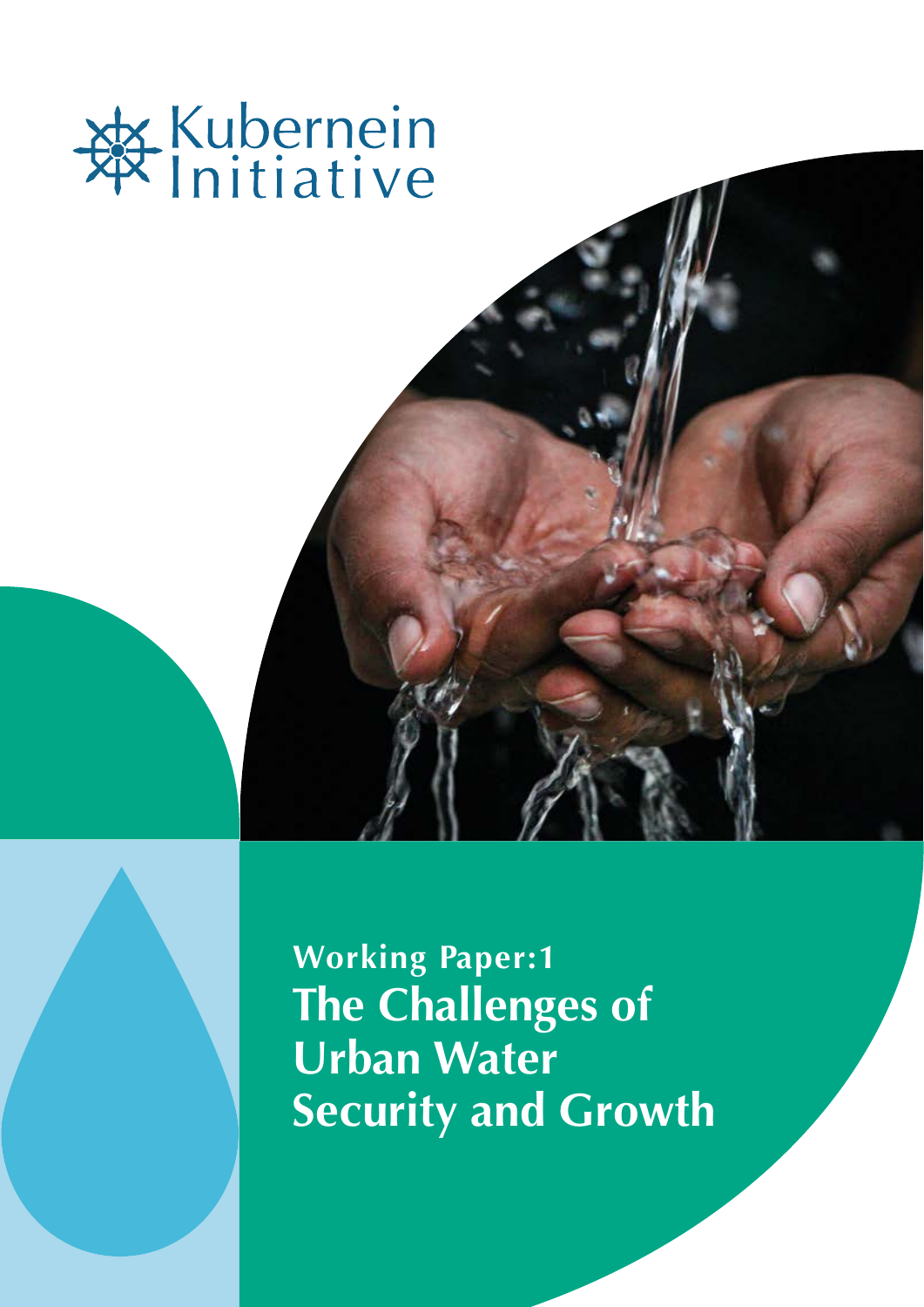# **INTRODUCTION**

India is one of the most water stressed nations in the world, largely due to poor management of resources, over abstraction of ground water and an uneven distribution of seasonal and regional precipitation. Water and its various components – excess and shortage, supply and demand, use and availability, and sanitation – are all interconnected and have an impact on the economic functioning of the country. Indian cities are some of the fastest growing in the world, and it is projected that over half the population in the country will live in urban centres by 2030. It is important to note here that **no Indian city supplies 24/7 water to all its residents** as of 2020. The ambitious Jal Jeevan Mission aims to rectify this and provide potable water connections to all across the country. If the mission succeeds it could be a game-changer. However, urban water security is a multi-faceted issue: if the supply side is not combined with adequate demand management, alternative sources of water, widespread wastewater and sewage treatment and an integrated circular system, our cities will continue to be water stressed.

This working paper aims to bring to light the varying degrees of water stress in six cities across India that collectively and individually are major contributors to the nation's economic output, either through production, industrial development or by virtue of human resources. Thus, bringing to focus the potential economic gain each city places at risk from inaction over water resources. Each of the six cities, **Mumbai, Delhi, Bengaluru, Surat, Chennai and Kolkata**, under study, in their own way, are important pieces of India's economy that aims to reach USD 5 trillion by 2024. Each of the cities also face different aspects of water stress, either because of

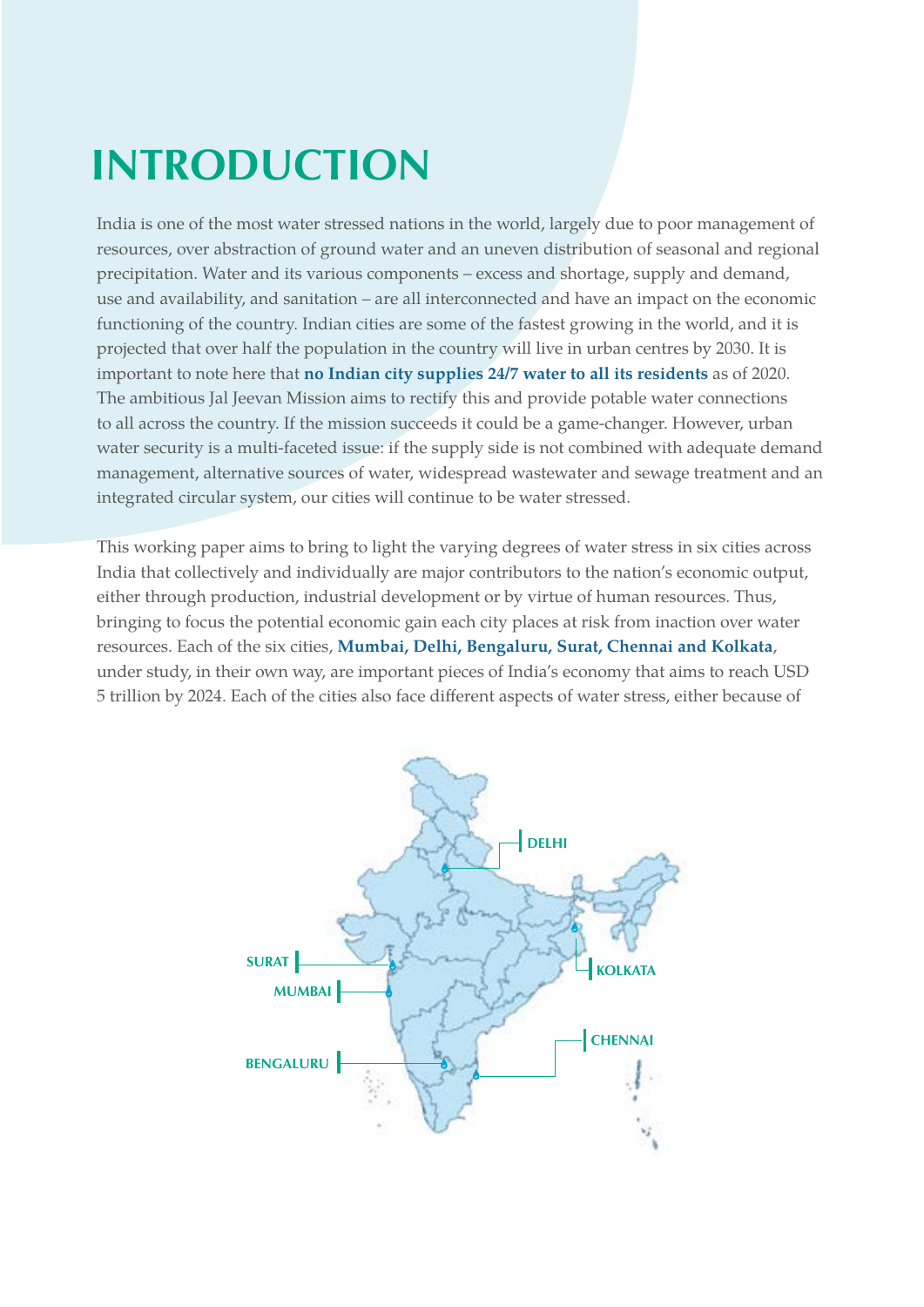drought, flooding, poor storage and access, contamination of groundwater, and other factors or a combination of issues. While the problems may be myriad, one thing that is common across these cities, as well as others in the country, is the lack of adequate water. This increases the strain on human capital and ultimately a citizen's ability to contribute to the country's growth in a meaningful manner. While further study is required to delve deeper into the various points of correlation between urban water stress and the lack of integrated planning on the one hand and a city's economic development and growth on the other, the linkages are clear. The health security of the population is one such clear linkage, brought to even greater focus due to the ongoing pandemic. At Kubernein Initiative we aim to bring to light these linkages that must be taken into account with greater emphasis in emerging urban governance structures and the planning and implementation of any policy that is directly or indirectly affected by water shortage.

Growing global water stress has prompted study and analyses at a country and regional level: the World Resources Institute estimates a cost of **[USD 215 billion](https://thewire.in/urban/water-security-indian-smart-cities)** annually from flooding alone in South Asia by 2030. Studies indicate that **India could face a GDP loss of 6 per cent from lack of better water management by 2050** (World Bank, 2016), which is approximately the entire economic contribution of Mumbai to India's GDP (2018-2019 PPP). Water stress and inability of governments, both at the local and national level, to effectively tackle these issues is also beginning to shape investment decisions in emerging markets. It is imperative that we undertake similar scholarship at the city level, the future drivers of economic growth. We hope this paper will advance the discussion and debate on this subject and bring a diverse set of actors together to ensure that the future of our cities is truly water smart.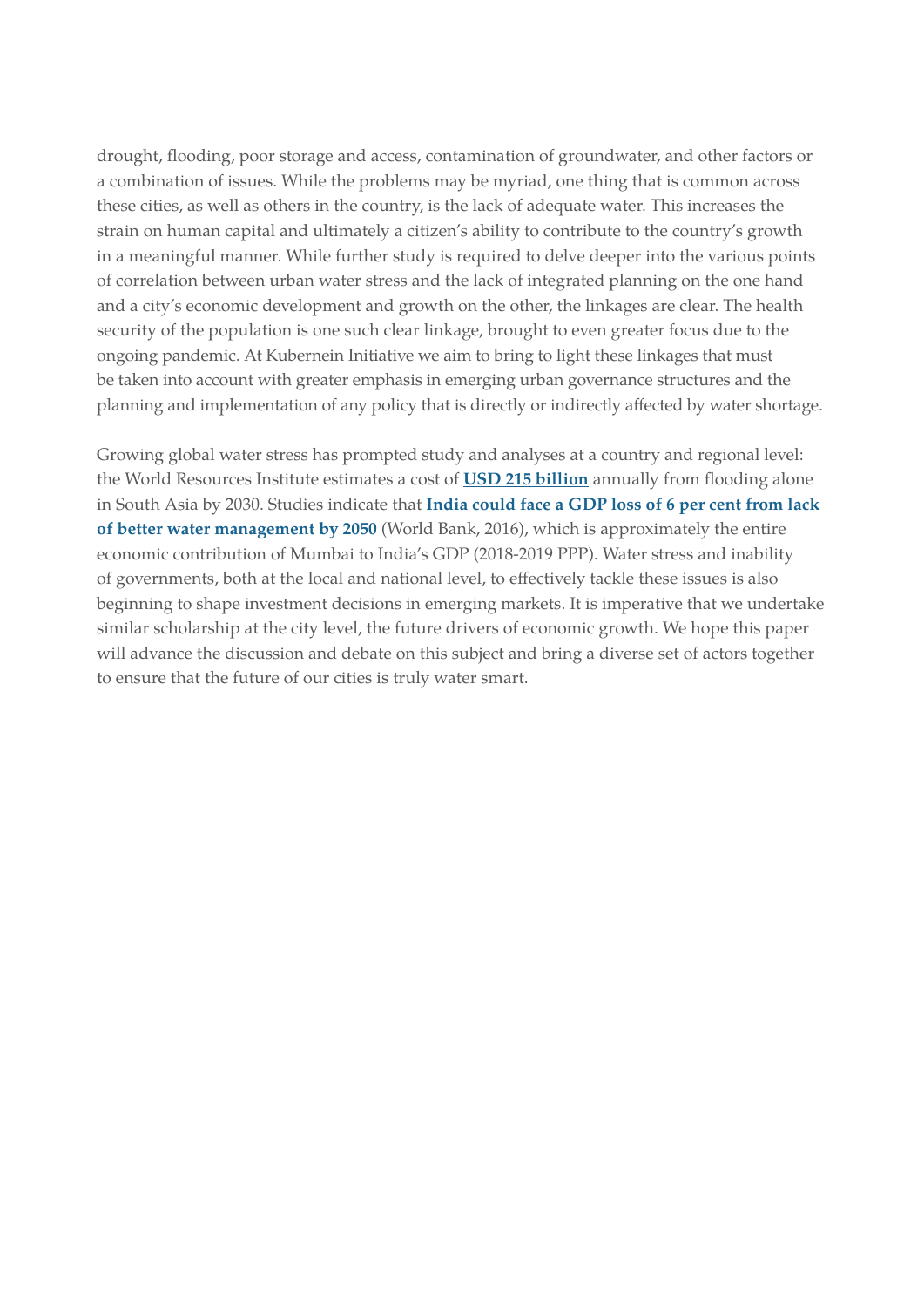# **EXECUTIVE SUMMARY**

**" In the world of water resources, economic data is insufficient, management is often opaque, and stakeholders are insufficiently linked. "**

**2030 Water Resources Group**

Water security is not only about availability of the resource and ensuring supply for human needs, but is also closely connected to health, energy security, industry and agriculture of a country. Water stress can directly impact the socio-economic future of a community and nation, however, compounded with food, energy or health challenges, it becomes a risk multiplier. This paper provides a brief snapshot of the state of water in six Indian cities, relying on data from government sources where available, with a projection for demand and supply in 2030. There is also a snapshot of the economic sector in each city, with an attempt to highlight the stress water scarcity places on the economy and growth potential of the city.

Some of the challenges faced by the cities are exacerbated by their unique geography, while others are symptoms of other problems seen across India. Chennai and Bengaluru, once water abundant cities, have both faced challenges related to water security in the recent past. While Chennai faced one of its worst water crises in 2018-19, Bengaluru delayed impending water day zero in 2019 by further exploiting the Cauvery river with tankers supplying water to over 50 per cent of the city. In both cities, water resources are overworked and overused, and not adequately replenished; instead, many natural spaces that allow for recharge have been built upon and concretised. Mumbai and Kolkata, while not yet completely water scarce, face selective water stress largely due to unequal distribution of water, an over dependence on monsoon precipitation, and little attention to over consumption. Kolkata has water hydrants to cater to the needs of the poor, but these hydrants are some of the largest culprits of wastage in the city. Slums in Mumbai accommodate a large section of the population but have access to the least number of water connections. Delhi is naturally water scarce and dependent on neighbouring states for their supply. While the provision of excess water supply is a constant political promise in Delhi, many have failed to deliver.

Most cities in India (including the selected six) have poorly laid-out infrastructure plans, some dating back to the pre-independence era, leading to large volumes of unaccounted for water loss (UFW). Extreme fluctuation in water availability invariably increases dependence on ground water, and in all six cities, as well as others across India, the levels of groundwater are depleting. Indiscriminate extraction of groundwater (such as in Kolkata for example), is not just an issue of water shortage but a serious health hazard and potential risk to built structures. The lack of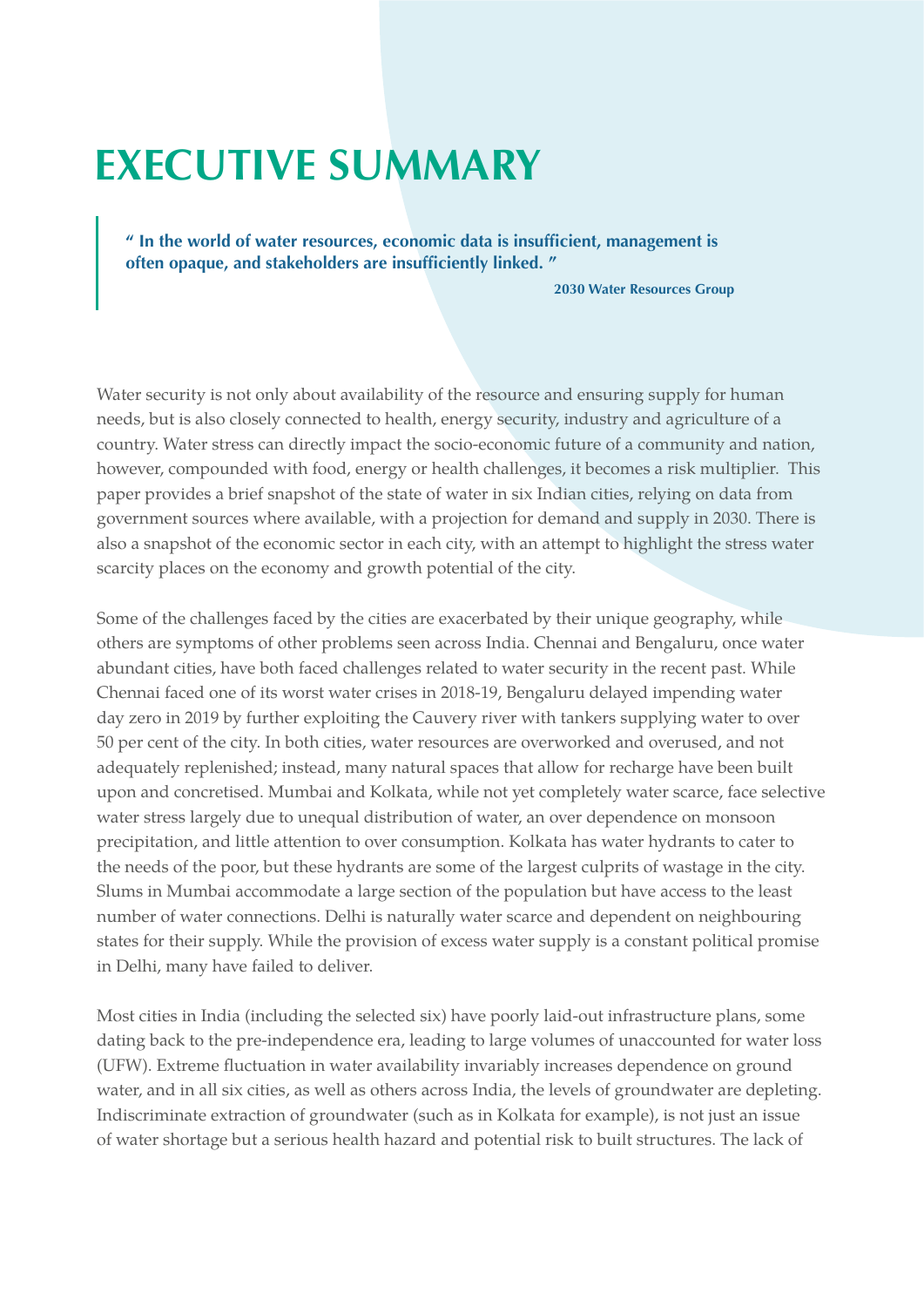proper disposal and treatment of sewage has been another common challenge; impeding the rejuvenation of groundwater and also leading to flooding. Further, agricultural activity in the periphery of many cities that depend on some of the same resources are in constant battle with urban management.

At present our civic infrastructure is unable to accommodate the different levels of water, store it for future use and augment supply with alternative sources. India can currently only store, on an average, about 30 days of rainfall (Briscoe & Malik, 2006). Take for example the case of Surat, declared as the fastest growing city of India and recognised for water management with tertiary wastewater treatment plants and sewage treatment plants. Despite that, in 2019, the city experienced water cuts as it struggled with a delayed monsoon. Later in the year, the Ukai dam overflowed with the onset of extended monsoon and the water had to be released into the sea without being stored to combat future needs.



For the next steps, this working paper proposes a number of ideas from greater use of technology to more investment and participation from the private sector along with aligning current and future water management policies within the changing governance frameworks of our cities. For our part, the next steps will include further research and analysis on the inextricable linkages between economic growth and the future of urban water stress and expand the study to other cities. We invite governments and ministries, state and central, private sector enterprises, research institutes and other interested organizations to work with us on this.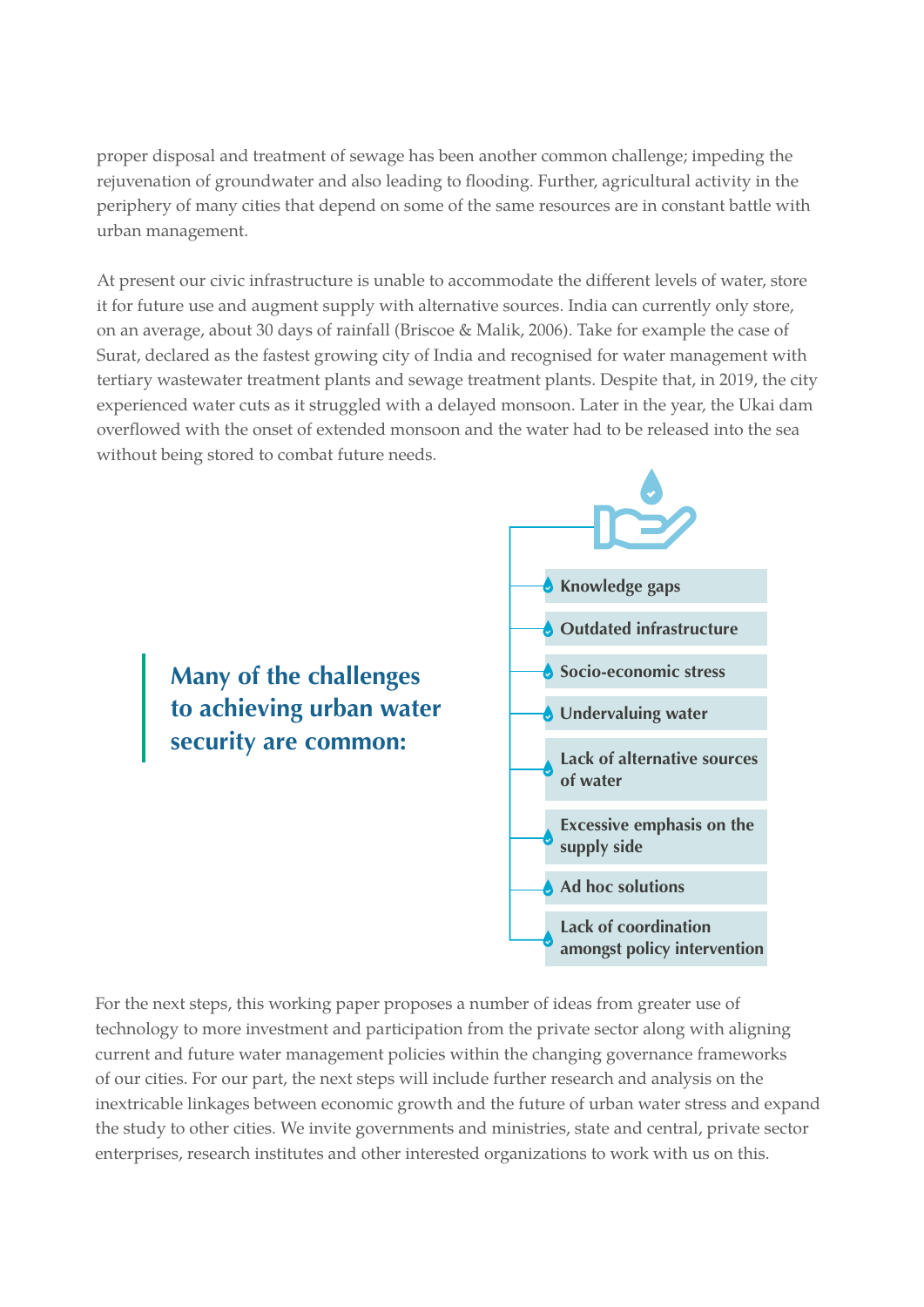# **BENGALURU**

**Bengaluru, a city established around numerous lakes, which in the past served as plentiful water sources, has seen rapid development and urban encroachment over the last few decades. The implications of this on the economic output are grave, as Bengaluru is a hub for Information Technology and services, a major employer and GDP contributor to the state of Karnataka and the country overall.**

#### **CHALLENGES**

**AT RISK**

- **Curbing excess ground water usage**
- **Reviving natural aquifers and flood plains**



**POPULATION 5.7 MILLION**

**40% OF USD 148 BILLION IT SECTOR**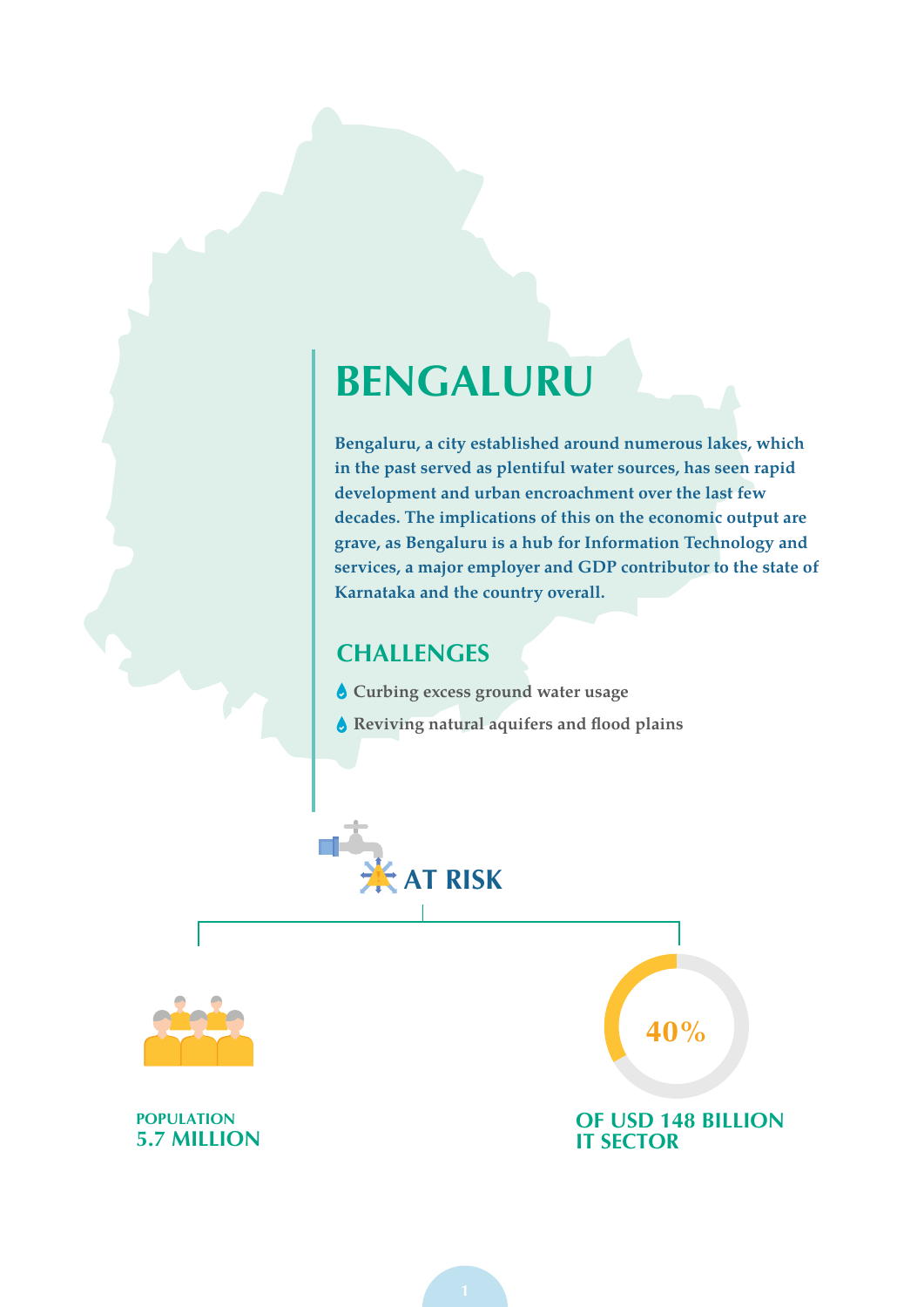The Arkavathi River (rain fed) and Cauvery River (perennial) are the official sources for Bengaluru's water supply. The main source of water, distributed by the Bengaluru Water Supply and Sewerage Board (BWSSB), is the Krishna Sagar Dam built on the

Cauvery River. According to estimates by the Karnataka Water Resources Department, actual demand outstrips the water supplied through official channels, due to population rise, forcing residents to rely on groundwater and over-priced tankers.



*\*Report by MS Ramaiah University of Applied Sciences predicts it to be approximately 1900 MLD in 2020, largely based on BWSSB's past estimations (Deekshithashetty et al., 2017)*

\*\*At present BWSSB is supplying treated Cauvery Water to Bengaluru City under the Cauvery Water Supply Scheme (CWSS) Stage I, II, III & Stage IV Phase I & II with total installed capacity of 1440 MLD. However, with the rising demand, the Stage V scheme will be taken in two phases, where Phase I will add 500 MLD to the *existing supply and Phase II will add another 275 MLD*

*\*\*\* As per an article in [IndiaSpend](https://www.indiaspend.com/why-bengaluru-may-run-out-of-drinking-water-in-12-years-27356/)*

As per BWSSB data, government water supply covers only 570 sq km out of the total 800 sq km of the city area. Supply from the Cauvery River travels over more than 100 km and needs to be pumped uphill at a cost of USD 6 million a month to the government. It is also estimated that more than **[20 per cent](https://www.livemint.com/news/india/bengaluru-water-crisis-more-work-less-water-in-india-s-silicon-valley-1559718058529.html)** of water supplied is lost/unaccounted for (UFW) due to leaks from old and corroded pipes and poor storage units, as well as illegal connections. The BWSSB has invested in trying to reduce UFW during storage and transport, however, they have managed only a reduction from 48 per cent in

2012-13 to 38 per cent in 2018-19.

As only 55 per cent of the population has access to piped water from government sources, Bengaluru is heavily dependent on groundwater, which is also rapidly receding. Groundwater recharge in **[2019](https://bangaloremirror.indiatimes.com/bangalore/cover-story/2020-the-year-bengaluru-runs-out-of-water/articleshow/69995755.cms)** was at its lowest due to insufficient rainfall in the pre-monsoon and monsoon period, forcing them to dig even deeper. It is also becoming increasingly difficult for populations to afford tankers (that transport groundwater), which can cost as much as **[INR 2,000](https://bangaloremirror.indiatimes.com/bangalore/others/tanker-tariffs-reined-in/articleshow/68399249.cms)** per tanker.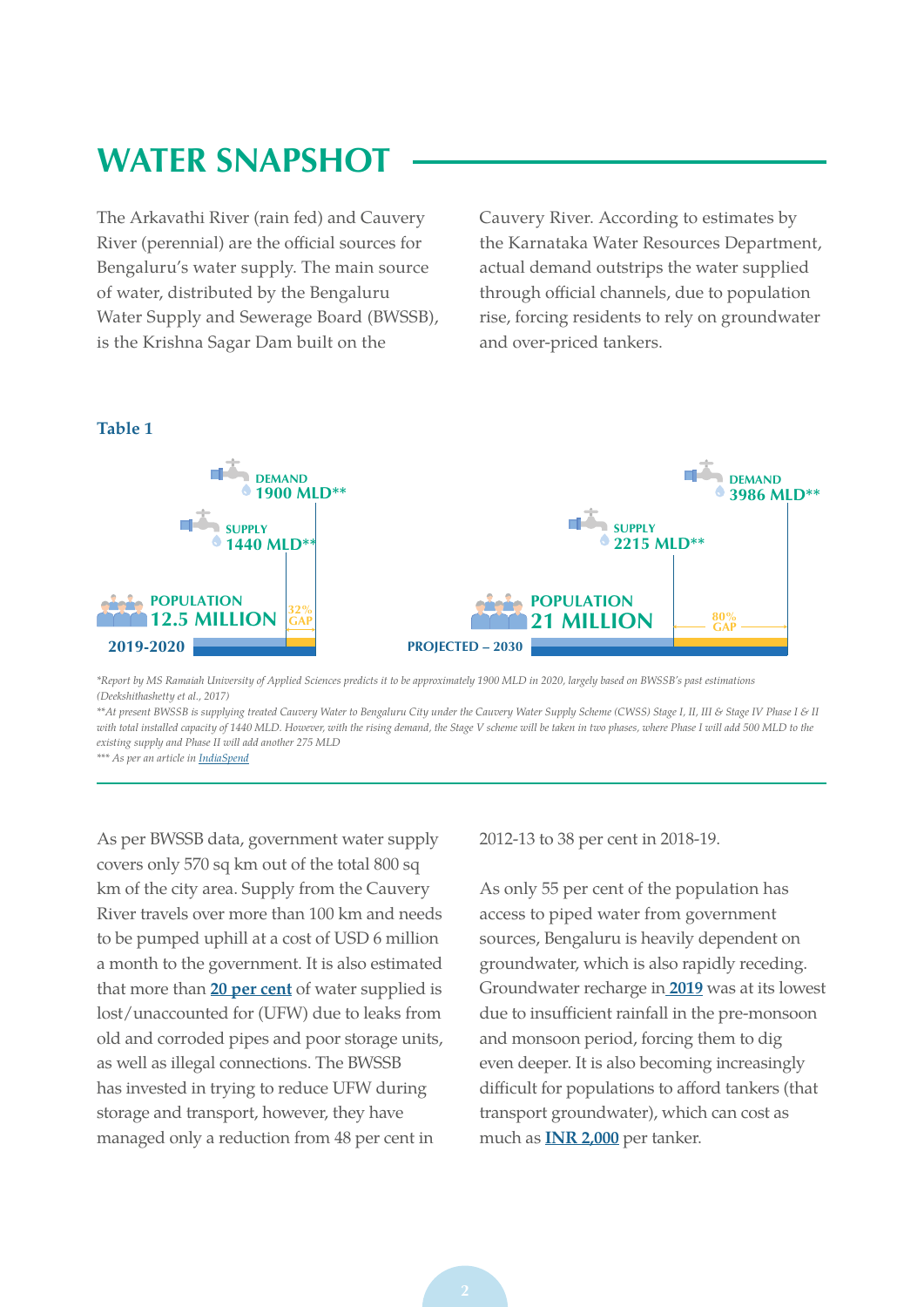The idea of building a city around lakes was so that they act as aquifers, recharge groundwater, and thus provide a perennial water supply. However, from a city with over 260 lakes in the 1960s, Bengaluru now has only around 80 lakes, most of which are either too polluted with industrial waste or unusable. The largest, Bellandur Lake, has caught fire more than once due to heavy volume of domestic and industrial waste - about **[70 million gallons](https://www.nationalgeographic.com/news/2018/02/bangalore-india-lake-bellandur-catches-fire-pollution/)**

of sewage is discharged into the lake every day. Increased use of concrete curtails the percolation of rainwater and as a result, less than 10 per cent of rainfall seeps into the natural aquifers underground and causes severe floods during the monsoon period. While schemes for rainwater harvesting and an increase in sewage treatment plants are underway, implementation is poor, piecemeal, and far from sufficient.

#### **INDUSTRY SNAPSHOT**

Bengaluru is an important contributor to the state of Karnataka according to a **[study](http://www.ibef.org/states/karnataka-presentation)** and accounts for USD 197 billion of Karnataka's total GDP of USD 226 billion (2019-20). The city is home to 40 per cent of India's Information Technology industry (ranging from electronics, telecommunications, aerospace, biotechnology, artificial intelligence, and others), which accounts for 55 per cent of Karnataka's GDP. As a wellregarded startup hub Bengaluru has recorded more tech companies founded than Delhi and Mumbai combined since 2016. The city attracts start- up investments to the tune of **[USD 3.5 billion](https://www.livemint.com/companies/start-ups/bengaluru-start-ups-get-the-most-funding-11578020964308.html)** on average annually, leading to a further influx in population growth and demand for water.

The second major industry is biotechnology,

and Bengaluru is home to the largest bio cluster, which has been generating a revenue of USD 341 million as early as 2008. Bengaluru's textiles and apparel industry are the next largest contributors to Karnataka's textile and garment industry, which produces 20 per cent of India's cotton and silk - valued at **[USD 1.56 billion](https://www.karnataka.com/industry/textile-industry/)**. According to a 2017 study by Ashoka Trust for Research in Ecology and the Environment, this thriving industry uses 396 ML of water per day, or about 144 billion liters annually. Other major industries contributing to Bengaluru's economy include agro-processing, mining, steel, and cements production, all significant users of water. As per the projected population growth, water demand, and supply (see Table 1), Bengaluru will face a shortage of 1,771 MLD of water by 2030.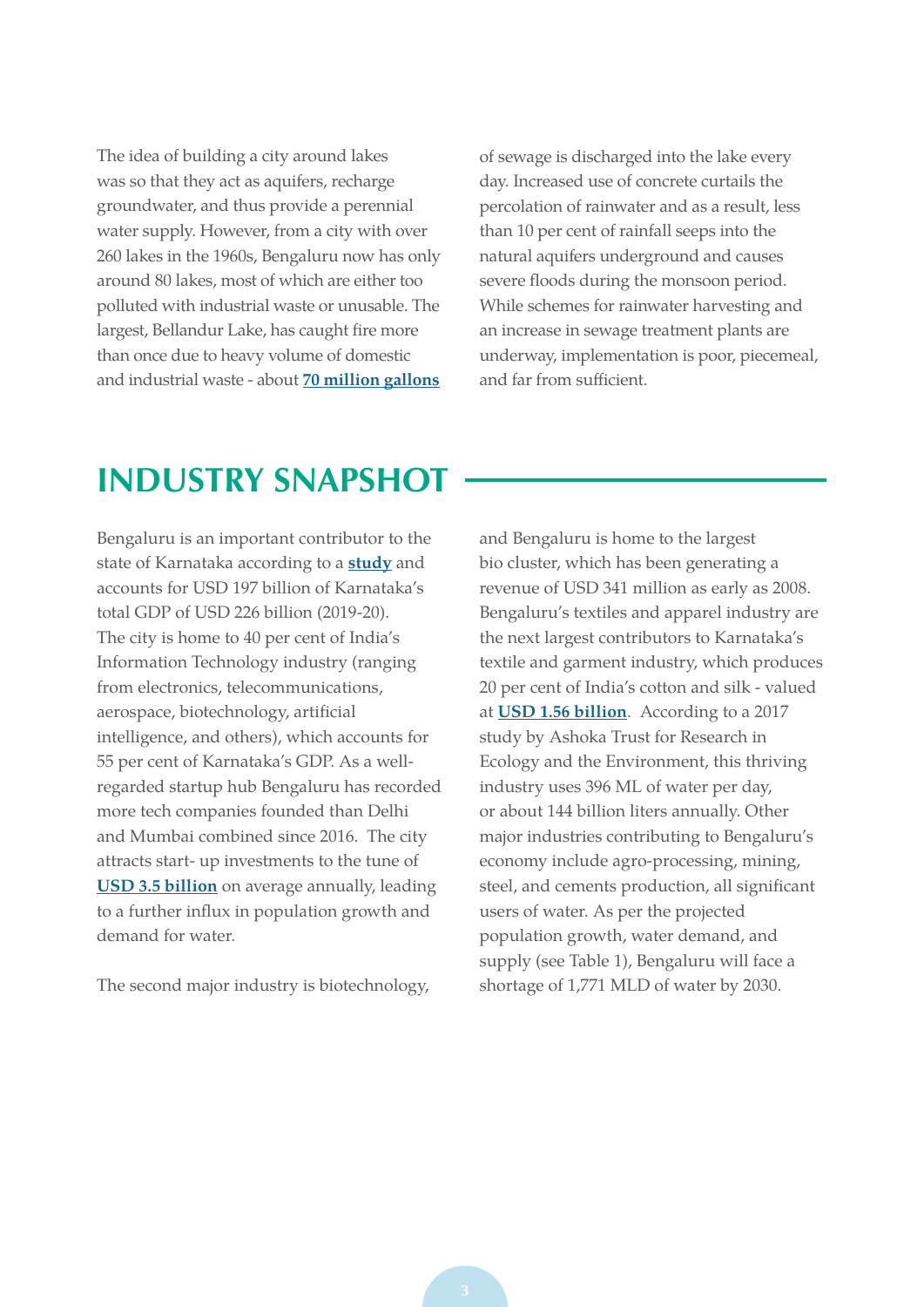# **CHENNAI**

**Chennai, known as the 'Detroit of Asia', is an automobile hub and home to one of the largest and most important IT centres in the country. In 2019 the city catapulted into national news for facing extreme water stress following a poor monsoon that had left the four main reservoirs feeding the city at [0.2 per cent](https://earthobservatory.nasa.gov/images/145242/water-shortages-in-india) of their capacity. A situation made worse by inefficient systems to augment natural water resources. While the city brought in water via trains to push back an inevitable day zero scenario, it is an unsustainable situation in the long term. A study estimates that by 2030, the gap between demand and supply of water for Chennai could reach 400 million litres per day, if recycling and reuse plans are not put into effect (Paul & Elango, 2018). This will not only impact the city's estimated 14 million residents in terms of health security and livelihoods, but it will also adversely affect the industrial zones and growth sectors that are significant contributors to India's progress.**

#### **CHALLENGES**

- **Unsustainable urbanization**
- **Reviving natural wetlands and flood plains**
- **Lack of effective rain-water harvesting and other re-use methods**

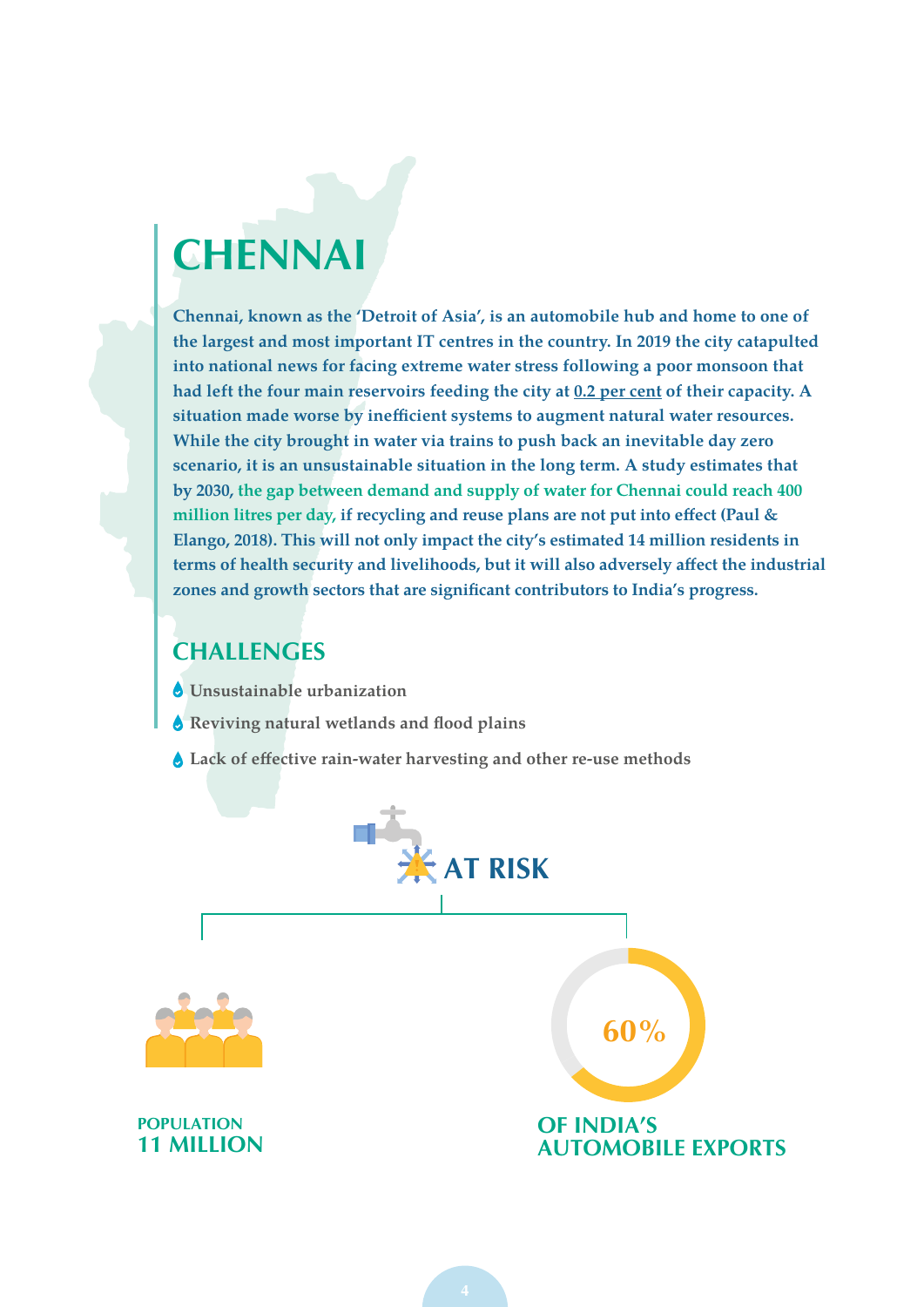Chennai lacks a perennial source of water and is heavily dependent on rain fed reservoirs: Red Hills (Puzhal Lake), Poondi Reservoir and Cholavaram Lake. Chembarambakkam, another large reservoir, is contaminated with sewage and has a water treatment plant with a total planned capacity of 530 MLD. **[Other sources](https://timesofindia.indiatimes.com/city/chennai/rain-in-catchment-areas-ups-reservoir-levels/articleshow/72322992.cms)** of water for the city include Veeranam Lake (180 MLD) in Cuddalore, and desalination plants in Vada Nemmeli and Minjur. Groundwater extraction takes place from about 0.42

#### **Table 2**

million private wells within city limits, and 66 per cent of households **[have](https://www.downtoearth.org.in/news/water/chennai-s-water-wars-65131)** their own private wells. The result is overexploitation, rapidly falling groundwater levels, with the city extracting almost twice the annual recharge. In the last few years, the demand for water in Chennai has outstriped the supply by almost 200 MLD. In 2019, during severe drought, the municipal authorities arranged for trains to bring 2.5 MLD of water every day into the city, barely meeting the demand-supply gap.



*\*Calculations based on the assumption that planned WWT and desalination plants will come into effect, and that de-silting efforts will increase capacity of clean water in the reservoirs.* 

*\*\*An approximate estimate based on population growth and linear increase of demand assuming BAU scenario.*

Water stress in Chennai can largely be attributed to increased urbanization, a lack of effective methods to harvest and reuse water and poor consumption control measures. Rampant development has occurred by clearing marshlands and filling up smaller water bodies. The area of water bodies has reportedly come down to **3.2 sq. km in 2017 from 12.6 sq. km in 1893**, according to a report by Anna University. From a chain of 16 tanks that used to exist in Vyasarpadi,

several were converted post 1950's into settlements, leading to repeated flooding and decreased groundwater recharge capabilities. The vanishing water bodies have resulted in a decline in **surface water storage, from 37.8 billion liters in 1893 to 9.5 billion liters in 2017** (Lakshmi, 2018). Jayashree Venkatesan, a managing trustee with the NGO Care Earth in Chennai, **[explains](https://undark.org/2020/07/29/chennai-river-restoration-impacts-poor/)** that big developers cut off the water from streams and lakes, effectively turning them into dry lands fit for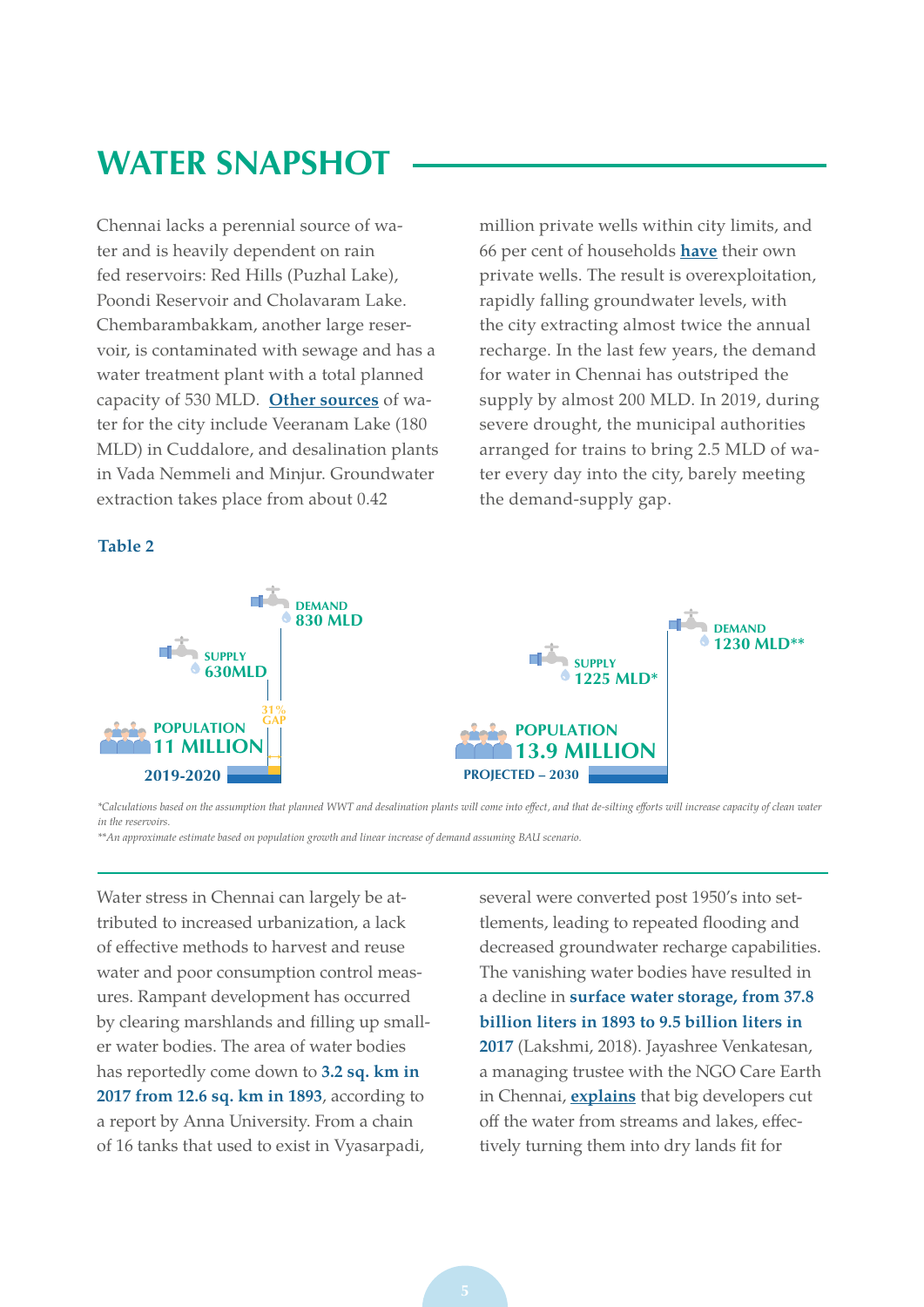construction. In a move to restore the city's waterways, slums and illegal housing from banks of rivers and water bodies are set to be demolished and the dwellers relocated to settlements on the outskirts, ironically built on wetlands.

Chennai has two desalination plants, each with a capacity of 100 MLD. Two others under construction, purported to be completed by 2021 and 2024, will add an additional **[550 MLD](https://www.ndtv.com/chennai-news/amid-chennai-water-crisis-work-begins-on-desalination-plant-6-years-late-2060853)** to the overall supply. Over the last few years there has been a push towards making rainwater harvesting mandatory in every building but according to Sekhar Raghavan from the NGO Rain Centre, 40 per

cent of buildings in 2019 had systems that were not collecting water, also, these systems were missing in most government buildings (Sreevatsan, Khanna, & Choudhary, 2019). Tertiary water treatment plants have been installed in Koyambedu, with a capacity of 45 MLD and will likely cater to the needs of SIPCOT industrial belt (automobile industry). This additional water supply will allow **[20](https://www.thehindu.com/news/cities/chennai/city-gets-its-second-tertiary-treatment-plant-at-koyambedu/article30119590.ece)  [MLD](https://www.thehindu.com/news/cities/chennai/city-gets-its-second-tertiary-treatment-plant-at-koyambedu/article30119590.ece)** of water to be diverted for domestic purposes from Chembarambakkam. The government has also begun de-silting of this reservoir to revive functionality, where the Water Resources department will remove more than **[15 million cubic meters](https://www.thehindu.com/news/cities/chennai/city-gets-its-second-tertiary-treatment-plant-at-koyambedu/article30119590.ece)** of silt in the span of next eight years.

#### **INDUSTRY SNAPSHOT**

Chennai contributes nearly 40 per cent to the Tamil Nadu's GDP. **It is the automobile hub of India**, producing 1.4 million cars a year, and contributing to **[60 per cent](https://www.thehindu.com/news/cities/chennai/city-gets-its-second-tertiary-treatment-plant-at-koyambedu/article30119590.ece)** of the country's total automotive exports. The city is a centre for **[small-scale manufacturing](http://www.cmdachennai.gov.in/Volume3_English_PDF/Vol3_Chapter04_Economy.pdf)** of rubber and plastic, metal and transport products. The Madras Export Processing Zone (MEPZ), spread over **[262 acres](http://www.mepz.gov.in/infrastructure.html)**, has more than 100 industries engaged in textile and leather, electronic hardware and software, chemicals, pharmaceuticals and others, and has contributed to exports worth **[USD 13.54 billion](http://www.mepz.gov.in/exportPercSez.html)** in 2018-2019, which is over **[14 percent](https://www.bloombergquint.com/economy-finance/india-sez-policy-infrastructure-realty-trusts-can-now-set-up-business-in-sezs-but-will-this-increase-exports#:~:text=In%20absolute%20numbers%2C%20SEZs) of India's exports** from special economic zones. Several manufacturing units, however, are in special economic zones built on water catchment areas, like **[Irungattukottai](https://www.wbur.org/npr/742688141/the-water-crisis-in-chennai-whos-to-blame-how-do-you-fix-it)**.

Chennai has a growing tertiary sector that provides software services and hardware manufacturing. The city's famed IT corridor has more than 150 mega structures holding 650 companies (including TCS, Wipro, Infosys, Cognizant, Mindtree, Mastek, Polaris, Hexaware and Tech Mahindra) that employ over a half-million people. During the severe drought of 2019 companies were forced to close offices or pay 30 per cent more for private water tankers. Citizens were spending hours waiting for water at public taps and tanks, reducing economic output and in many cases spending close to **[half their](https://www.thehindubusinessline.com/specials/india-file/living-without-water-in-chennai/article28065458.ece)  [income](https://www.thehindubusinessline.com/specials/india-file/living-without-water-in-chennai/article28065458.ece)** on buying water. In **[May 2019](https://worldview.stratfor.com/article/india-water-stressed-future-now-drought-monsoon-chennai)**, the Madras Chamber of Commerce and Industry found that most industries had suffered production disruptions and higher operating cost, likely to lead to a reluctance to invest further if the state does not take adequate measures.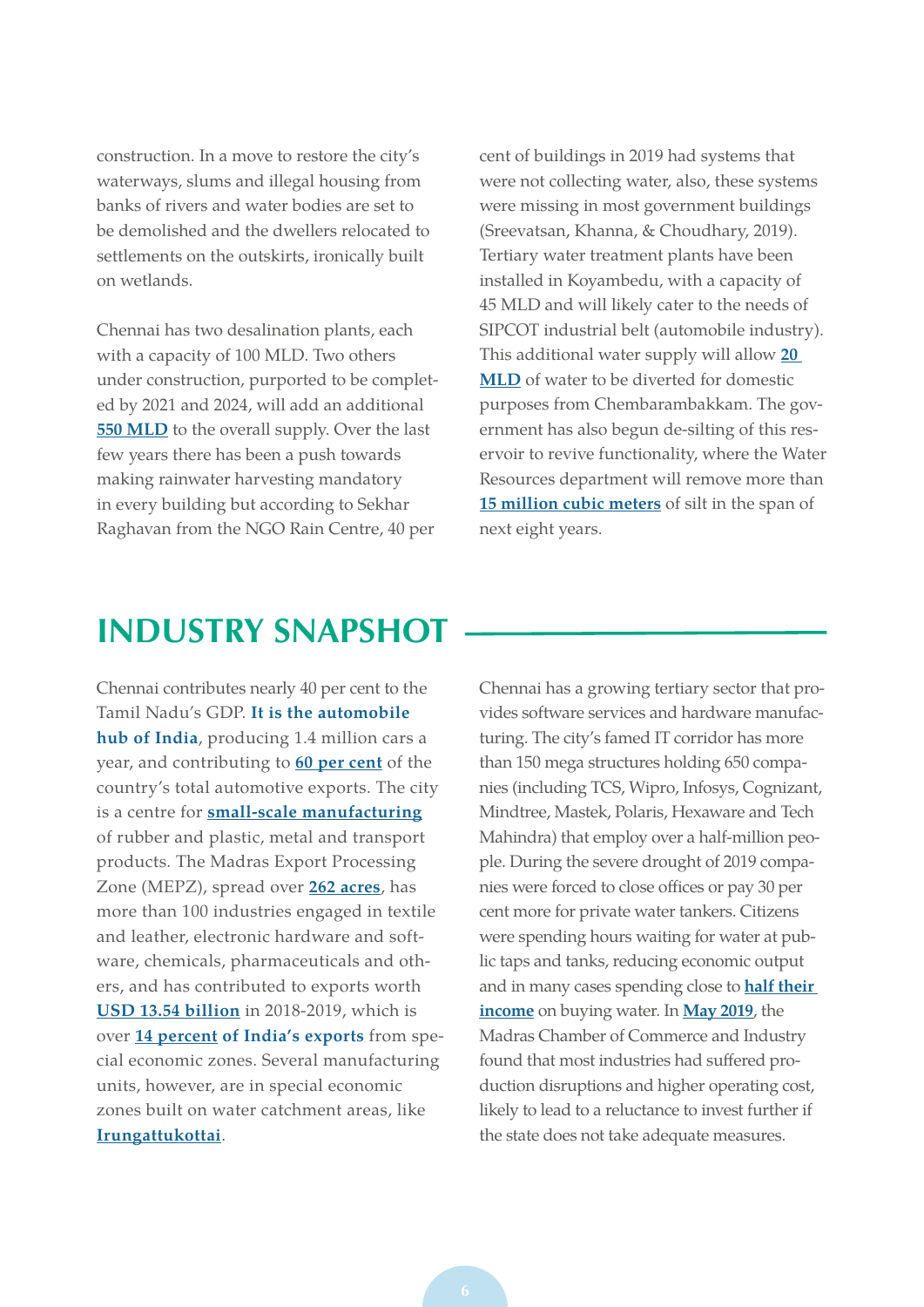# **DELHI**

**Delhi, the national capital of the country, is home to almost 20 million people (over 30 million if we consider the wider region) and several small and medium scale industries. It is one of India's fastest growing cities, with a total GDP of USD 122 billion (2019) and over 12 per cent average annual growth rate. The city is one of the fastest growing in terms of population in the world, and the most urbanized region in India with 97.5 per cent urban population, that adds to the high degrees of water stress especially in the summer months. The city and immediate neighborhoods (National Capital Territory) are projected to overtake Tokyo by 2028 with an expected population of [37.2 million.](https://economictimes.indiatimes.com/news/politics-and-nation/delhi-could-be-the-worlds-most-populous-city-by-2028-but-is-it-really-prepared/articleshow/68027790.cms?from=mdr) Is the capital of one of the most populous countries in the world ready for this?**

#### **CHALLENGES**

- **Curbing excess groundwater usage**
- **Unplanned development**
- **High levels of contamination of water bodies**



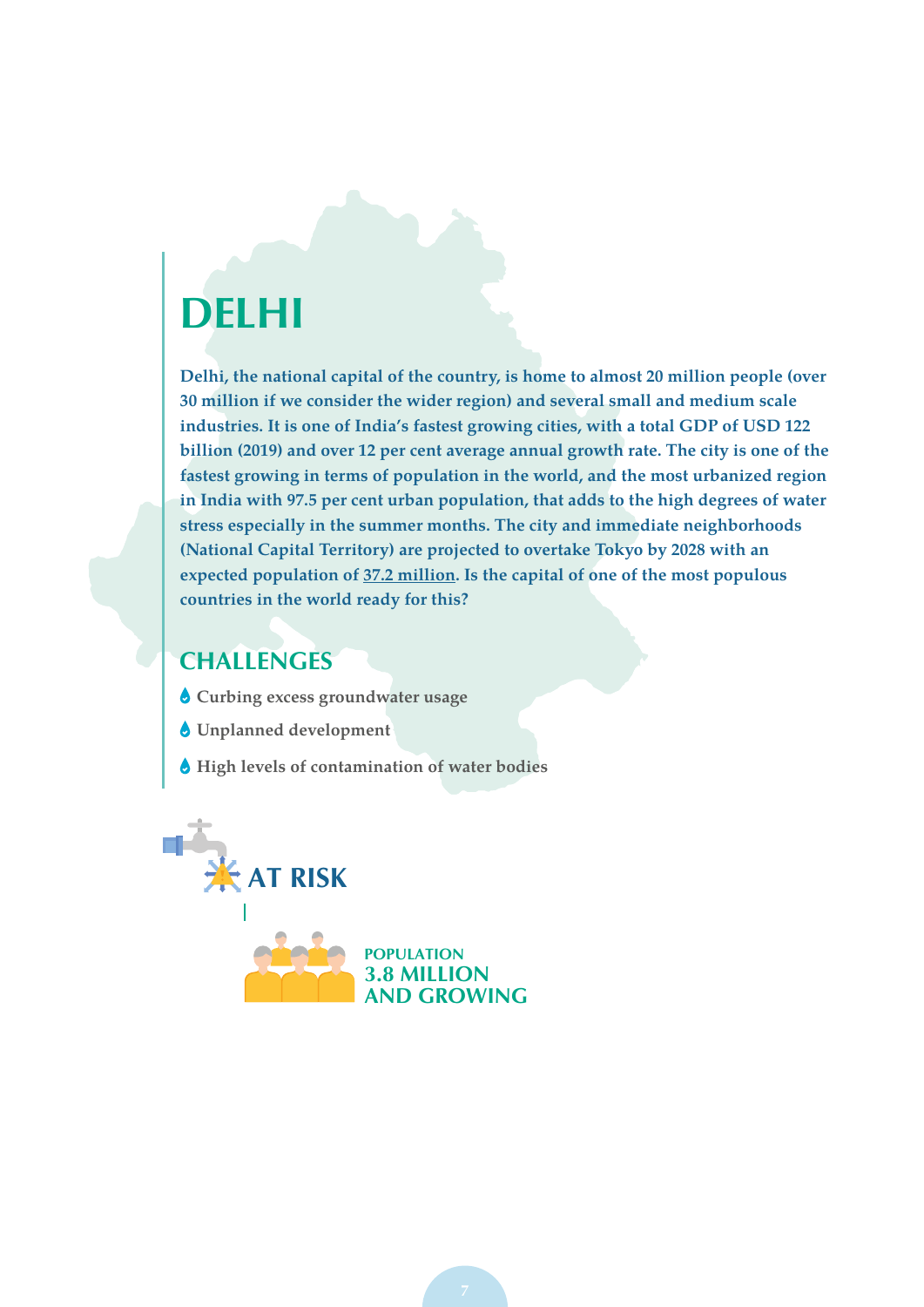The Delhi Jal Board (DJB) is responsible for the production and distribution of drinking water in the city. It is also responsible for collection, treatment and disposal of domestic sewage. DJB gets raw water, which is then treated and supplied as potable water to New Delhi Municipal Council (NDMC) and Delhi Cantonment Board. According to the DJB, approximately 82 per cent of the city receives piped water supply.

The DJB draws water from varying sources: **[34 per cent](https://thewire.in/urban/delhi-water-crisis-problem)** from Ganga, **[60 per cent](https://thewire.in/urban/delhi-water-crisis-problem)** from Yamuna, and the rest from Bhakra Storage

and underground water. Additional sources also include Tehri, Renukal, and Kishau dams (Safe Water Network, 2016). There are 14 water treatment plants in Delhi and DJB has received funding for another in Okhla, which is set to be the largest sewage treatment plant in India. The plant in Okhla is expected to increase the water supply capacity by 11 per cent. The treated water will be used to recharge **[56 water bodies](https://economictimes.indiatimes.com/news/politics-and-nation/indias-largest-sewage-treatment-plant-to-come-up-at-okhla-djb/articleshow/69565260.cms?from=mdr)** in the area around the plant. DJB also offers 50 per cent subsidy to Cooperative Group Housing Societies for rainwater harvesting. Implementation of the scheme, however, has been poor.



*\*Population here is for Delhi City that the DJB supplies water to and not the entire NCR which stands much higher at over 30 million \*\*Source: National Capital region Planning Board (NCRPB); Safe Water Network, 2016*

*\*\*\*Assuming that the Okhla plant is operational within the decade*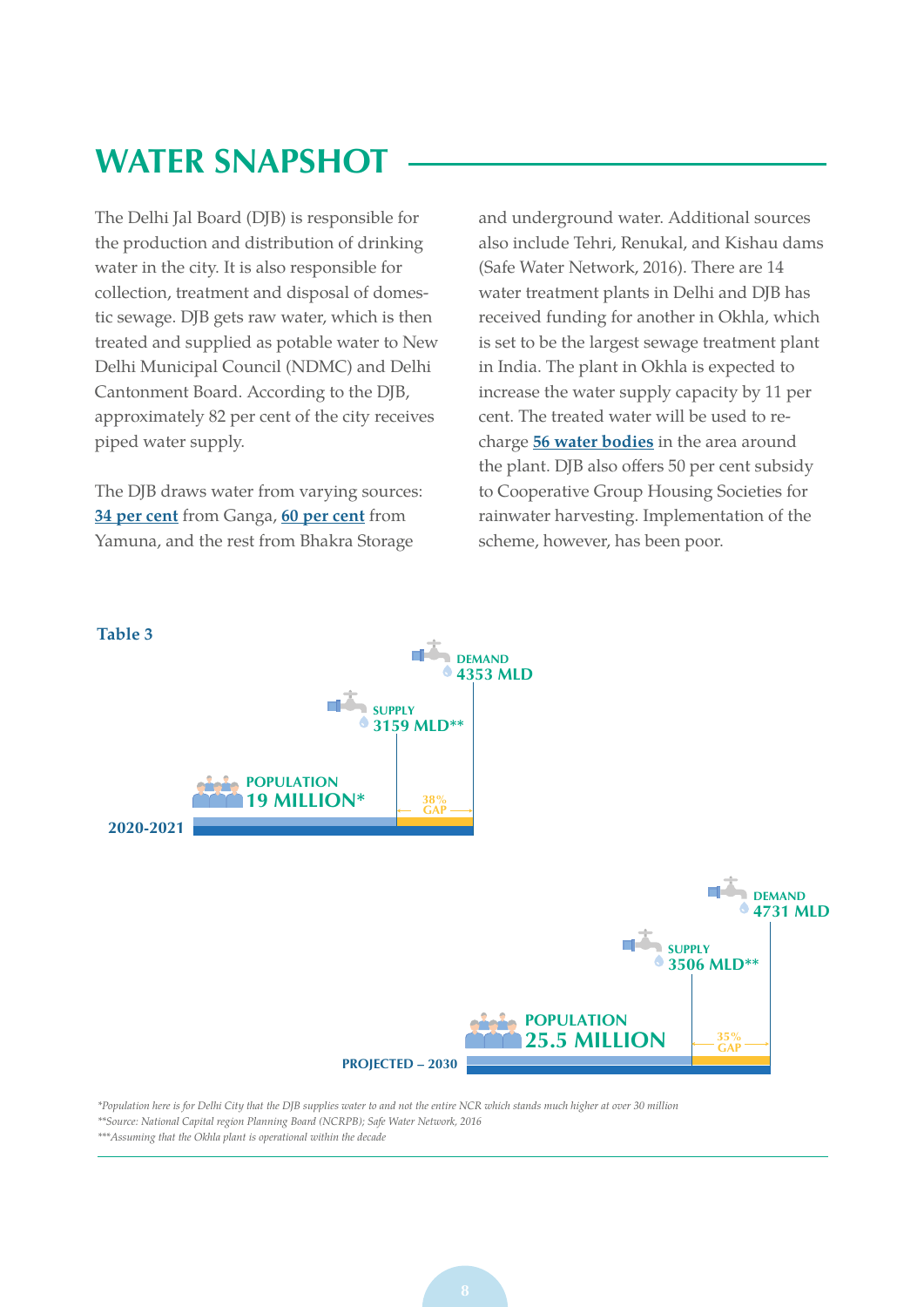The water policy in Delhi by the AAP government promises 20,000 liters of free water to every household per month. However, **[40](https://thewire.in/urban/delhi-water-crisis-problem)  [per cent](https://thewire.in/urban/delhi-water-crisis-problem)** of DJB's water supply is non-revenue water i.e. water that is produced but lost due to leaks, theft, metering issues, etc. before it reaches the customer. This, coupled with the problem of unplanned housing, leads to further groundwater abstraction. Delhi is not only facing an issue of over consumption, rising demand and poor supply management, but also a fast decreasing availability of clean water. The Yamuna river is highly polluted and

other nearby rivers are changing their course and shifting towards the north eastern region. This has increased pressure on groundwater, which is now extracted to the **[maximum level](https://www.news18.com/news/india/alarming-case-of-delhis-disappearing-groundwater-after-chennai-water-crisis-stares-capital-in-face-2194891.html)** of aquifers, increasing the geostatic pressure that can lead to higher load on the land.

Water ATMs have been installed in various parts of the city, which dispense drinking water at a cheaper rate. It is a good policy in the short run, but it is likely to magnify the problem of water stress in the long term through overdependence and complacency.

#### **INDUSTRY SNAPSHOT**

Delhi has **[29 approved industrial](https://www.investindia.gov.in/state/delhi)** areas and the largest metro rail network in the country. The milk market is a key industry in Delhi-NCR, the organized sector of which, according to a **[study](https://www.ibef.org/states/delhi.aspx)**, produces approximately 5 MLD of milk with a growth of 6-8 per cent. Global estimates indicate that it takes about **[120 litres](https://www.theguardian.com/news/datablog/2013/jan/10/how-much-water-food-production-waste)** of water to produce one litre of milk. Other key sectors for industry in Delhi include the real estate market, and the service sector (primarily IT and start-ups). The start-up sector in Delhi attracted funding investments of up to **[USD](https://economictimes.indiatimes.com/news/politics-and-nation/indias-largest-sewage-treatment-plant-to-come-up-at-okhla-djb/articleshow/69565260.cms?from=mdr)  [7.4 billion](https://economictimes.indiatimes.com/news/politics-and-nation/indias-largest-sewage-treatment-plant-to-come-up-at-okhla-djb/articleshow/69565260.cms?from=mdr)** in 2019.

The areas of Anand Parbat, Wazirpur and Okhla, which have water intensive industries such as dyeing and electroplating, are severely affected by water stress, almost annually. According to a report by Central Pollution

Control Board (CPCB), pollutants are generated from 20 large, 25 medium and almost 93,000 small-scale industries. While the large and medium industries constitute only **[0.05](https://www.downtoearth.org.in/news/shut-down-17560)  per cent** of total industries in Delhi, they contribute approximately 50 per cent of the industrial waste generated in the city. These industries are engaged in engineering, textile, chemicals, electronic and electric goods.

According to the CPCB every day, almost **[40](https://theconversation.com/new-delhi-is-running-out-of-water-80402)  [per cent](https://theconversation.com/new-delhi-is-running-out-of-water-80402)** of untreated sewage is either left as is, or is discharged into the Yamuna, further highlighting the lack of capacity and efficiency of water treatment plants. Several programs that are in place for cleaning Yamuna have failed to realize their goals. Cleaning of the 8 km belt of the river, will serve to revive the dying river and aid in supply of clean water to the city.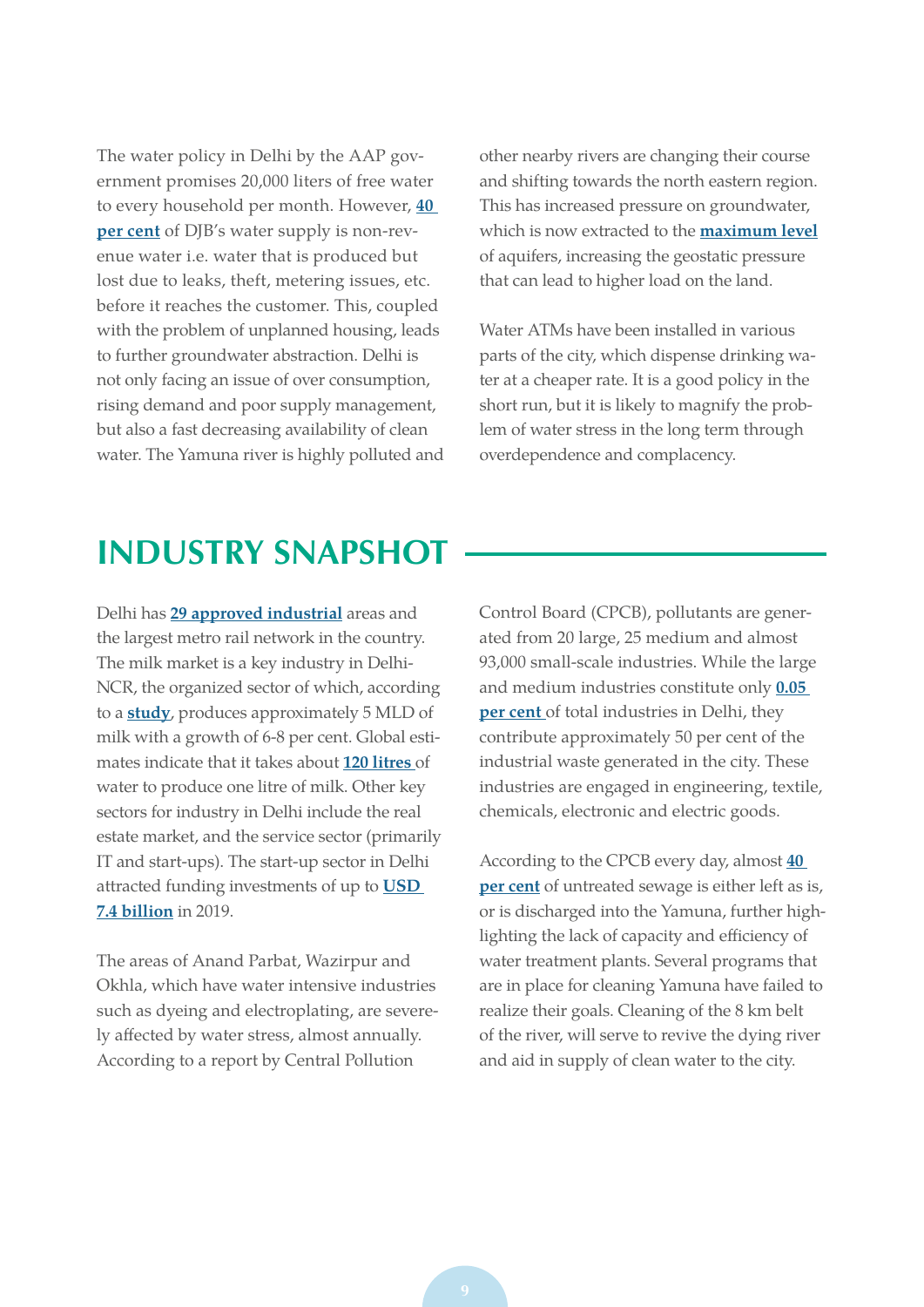# **KOLKATA**

**Kolkata, the capital city of West Bengal, built along the banks of the Hooghly River, is one of the most important economic hubs in eastern India. Kolkata's Syama Prasad Mookerjee, one of the two major ports in West Bengal, handled 63.8 million tons of traffic in goods in 2018-2019. The port is of strategic value to Nepal, Bhutan and Bangladesh and is an attractive destination for investment: domestic and foreign. Kolkata is the seventh most populated city in India, therefore population growth and economic activity will be severely curtailed if plans are not put in place to manage the growing water stress, and uneven demand and distribution of water. A growing gap in demand and supply, high instances of UFW, theft and depleting groundwater, will not only result in acute water shortage for Kolkata's 5 million people, but also uncertainties and potential loss of revenue for industries, including the paper industry, IT and financial sectors.**

#### **CHALLENGES**

- **Curbing excess groundwater usage**
- **High degress of unaccounted for water loss**

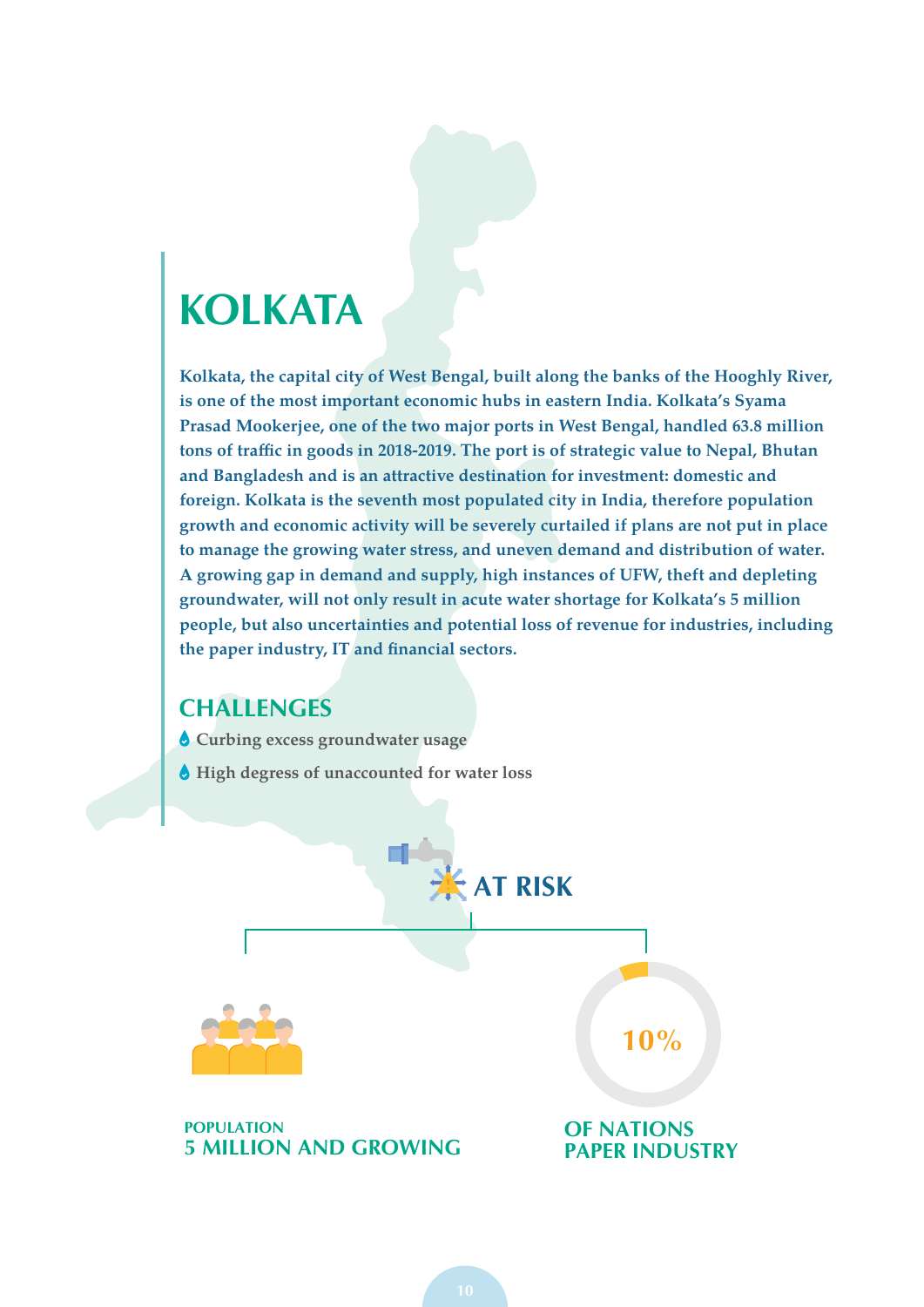Kolkata Municipal Corporation (KMC) has three major Water Treatment Plants (WTP) that draw water from Hooghly River and supply 2045 MLD to the residents (Palta Waterworks- 1227 MLD, Garden Reach WTP-682 MLD, and Dhapa WTP- 136 MLD). An additional 59 MLD is supplied by WTPs of Jorabagan and Watgunj. About 305 MLD, drawn from groundwater, increases official supply to **2409 MLD** (approximately 879 billion litres) annually. The government plans to install new plants at Garden Reach additional **[113.6 MLD](https://www.kmcgov.in/KMCPortal/jsp/WaterSupply.jsp)** capacity) and at Palta Waterworks (additional 90 MLD capacity), in order to manage the increasing demand of water in the city. Per capita consumption of water in Kolkata is around **[202 liters per day](https://medium.com/@anjan.chatterjee/water-supply-system-in-kolkata-city-and-adjoining-areas-b199099a4517)**.

According to official figures, there are 17,000 water hydrants, 12,000 hand tube wells and

2,500 large tube wells in the city that draw groundwater, however, the actual figures may be much higher. Several new apartments in the city have installed their own bore wells to draw water from the ground. A KMC report anticipates a likely drop to **11 meters from the current level of 7 meters** of Kolkata's groundwater level. This will not only increase the stress on groundwater (11 per cent of the city depends on groundwater), but will also lead to a drop in quality of the water available. According to a study by Jadavpur University, nearly **55 per cent of groundwater contains high levels of arsenic, making it unfit for use.**

Poor access to adequate water supply affects 35 per cent of Kolkata's population. Abolition of the water tax in 2011 has led to exploitation by private companies and tankers. Water tankers supplied by the government charge



*\*Here it is assumed that the supply from new WTP's will be operational.*

*\*\* Per capita consumption\** 

*\*\*\*Demand figures are estimated accounting for rise in population and official per capita consumption figures. However, this does not account for industrial growth and thus actual demand and future shortage is likely to be much higher.*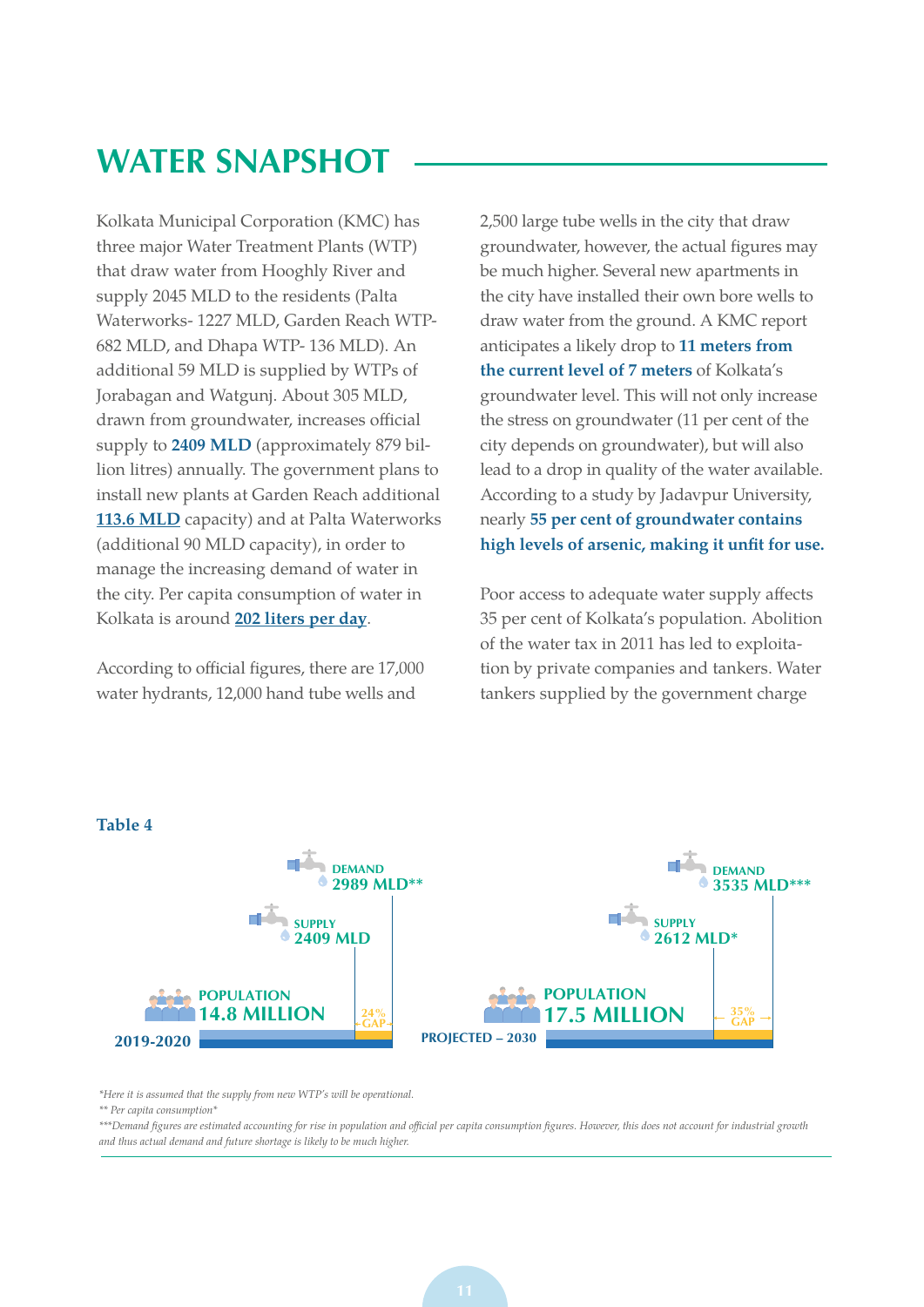one rupee for two liters, but many private tankers charge as much as INR 40 per liter in areas where the groundwater is contaminated. Further, an estimated **[30 per cent](https://timesofindia.indiatimes.com/city/kolkata/kmc-water-loss-30-of-daily-production/articleshow/70119823.cms)** of UFW loss occurs largely due to outdated and poorly managed pipes and taps, and water theft.

It is estimated that 247 billion liters of water can be amassed through rainwater harvesting by conservation and artificial methods in Kolkata Metropolitan Area, however these plans need to be part of a larger basket of solutions and put into action (Kolkata Municipal Corporation).

### **INDUSTRY SNAPSHOT**

West Bengal is ranked 10th on the **[ease of do](https://www.india-briefing.com/news/ease-business-statebystate-analysis-11572.html/)[ing business ranking of states in India](https://www.india-briefing.com/news/ease-business-statebystate-analysis-11572.html/)** with Kolkata being one of the top performing cities in terms of GDP for the state and the wider North East region. Major sectors include manufacturing and textile industries, both water intensive. The city also has the largest tea auction market in the country. As it is much less expensive to start a business in Kolkata, in comparison to other Indian metropolitan cities, it has become a favorite among foreign investors and companies; **in 2018-19, the city received USD1.2 billion in FDI compared to USD218 million in 2017-18.**

A large part of Kolkata's economy comprises of micro and small **[enterprises](https://www.india-briefing.com/news/investor-guide-kolkata-7089.html/)**: primarily textile, leather, Jute, furniture, machinery products, rubber and plastics, PVC cables, electronics etc. Paper and paper products sector is the largest among small enterprises with **[206 units](http://dcmsme.gov.in/dips/KOLKATA.pdf)** in Kolkata. The paper industry is water-intensive and also a major employer. Approximately 32 mills across the state produce 2.1 million tons of paper products per year, contributing about 10 per cent to the nation's consumption and growth. The growth of Indian paper industry is projected at 12 per cent per annum to reach consumption of 24 million tons of paper in the country. West Bengal was one of the leading states in the **['Paperex2019'](https://economictimes.indiatimes.com/industry/indl-goods/svs/paper-/-wood-/-glass/-plastic/-marbles/bengal-to-have-a-large-presence-in-paperex2019/articleshow/72329347.cms?from=mdr)**, the world's largest paper show held in Delhi.

West Bengal, according to real estate consultant JLL, reported land investments in warehousing amounting to more than USD 570 million (2018-2020), a majority of which are concentrated in Kolkata and its suburbs. Kolkata has registered an increase of warehousing investment of **[191 per cent](https://www.thehindubusinessline.com/economy/logistics/kolkata-is-a-top-warhousing-hub-now/article28762394.ece)** from 2017 to 2018, as compared to 147 per cent in Bengaluru and 96 per cent in Hyderabad. As peripheral areas are predicted to grow, the city is expanding quickly, including to Tartala-Maheshtala (one of the four warehousing clusters, located in the south of the city), a water stressed region. Kolkata has witnessed exponential growth in the IT industry owing to a promising financial services scenario and educated manpower, with over 500 companies engaged in domestic businesses and exports. In 2018, the government announced the Silicon Valley Hub project and initially earmarked 100 acres for the same, which was later expanded to 200 acres. Expecting a post-pandemic manufacturing boost in the electronics and IT sector, **[West Bengal's Housing Infrastructure](https://timesofindia.indiatimes.com/city/kolkata/silicon-valley-plots-for-post-covid-boom/articleshow/75684907.cms)  [Development Organization \(Hidco\)](https://timesofindia.indiatimes.com/city/kolkata/silicon-valley-plots-for-post-covid-boom/articleshow/75684907.cms)** has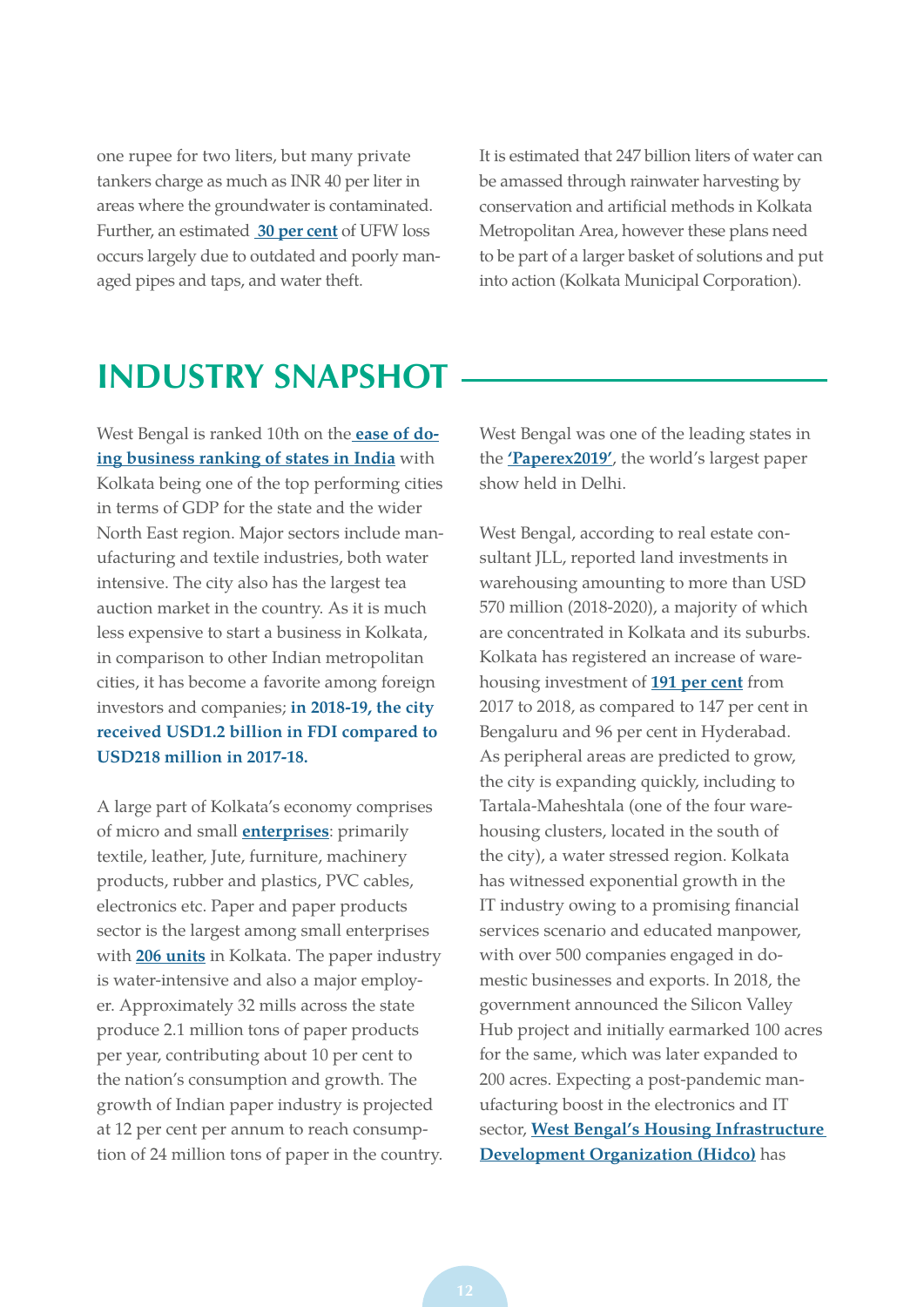begun offering plots of land to private enterprises in Bengal Silicon Valley, which is located in New Town of Kolkata. Many large groups, including Reliance Jio, Capgemini, CTS, TCS and Indian Statistical Institute, have already **[acquired land](http://www.millenniumpost.in/kolkata/reliance-begins-construction-of-data-centre-at-silicon-valley-396419?infinitescroll=1)** in the earlier phases. Reliance Jio has also started construction of its data center, and IT giant Wipro is planning to build a second campus in the city. New Town is the fastest growing planned satellite cities of Kolkata, and along with the rest of the city

regularly reels from water stress especially in the summer months with residents shelling out at much as **[INR 3000 per month](https://india.mongabay.com/2019/06/as-kolkatas-groundwater-level-depletes-consequences-go-beyond-water-shortage/)** on bottled water.

If Kolkata and important suburbs such as New Town do not manage their water scarcity and safeguard against the future, it could adversely affect the growth potential of these companies, similar to what was seen in Chennai during the 2019 drought.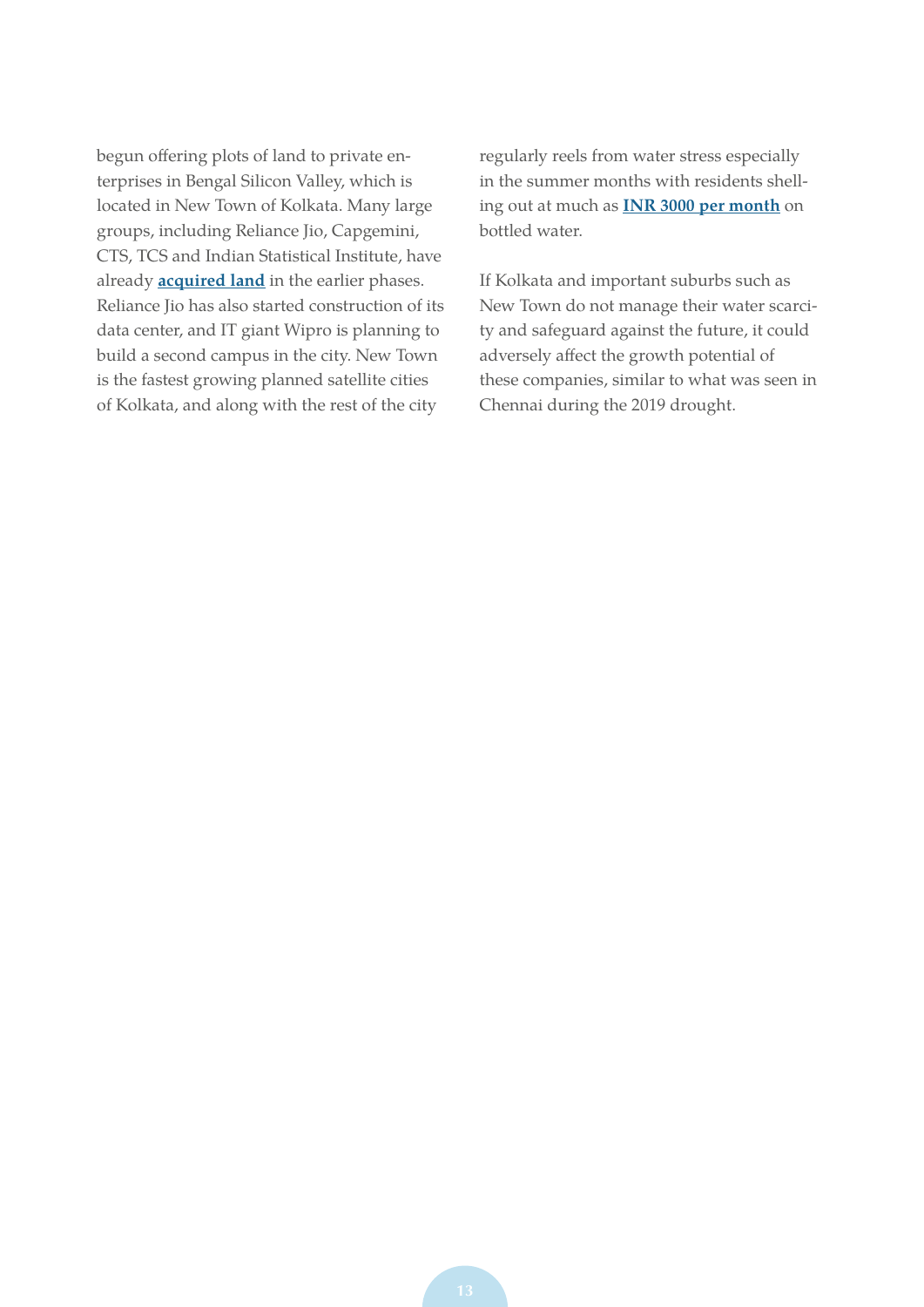# **MUMBAI**

**The commercial capital of India and summer capital of Maharashtra, the bustling overcrowded city of Mumbai, is one of the many cities named by the 2018 NITI Aayog Report that is likely to face acute stress by 2021. While the report might be considered alarmist and extreme, there is no doubt that the city is severely water stressed with unequal distribution of water, lack of access, poor infrastructure in parts of the city, limited means to augment natural water sources and minimal rainwater harvesting. Mumbai is also overly dependent on annual rainfall precipitation, which is increasingly affected by the erratic changes in the climate. Some of Mumbai's growing commercial spaces such as Bandra-Kurla Complex, Worli and Parel, especially for new media and advertising agencies, banks and pharma companies, and key industrial zones such as SEEPZ and Marol are prone to excessive flooding in the monsoon and water shortages in the summer.** 

#### **CHALLENGES**

- **Unsustainable Urbanization and development**
- **Reviving natural wetlands and flood plains**
- **Lack of effective rain-water harvesting and other methods to augment water supply**

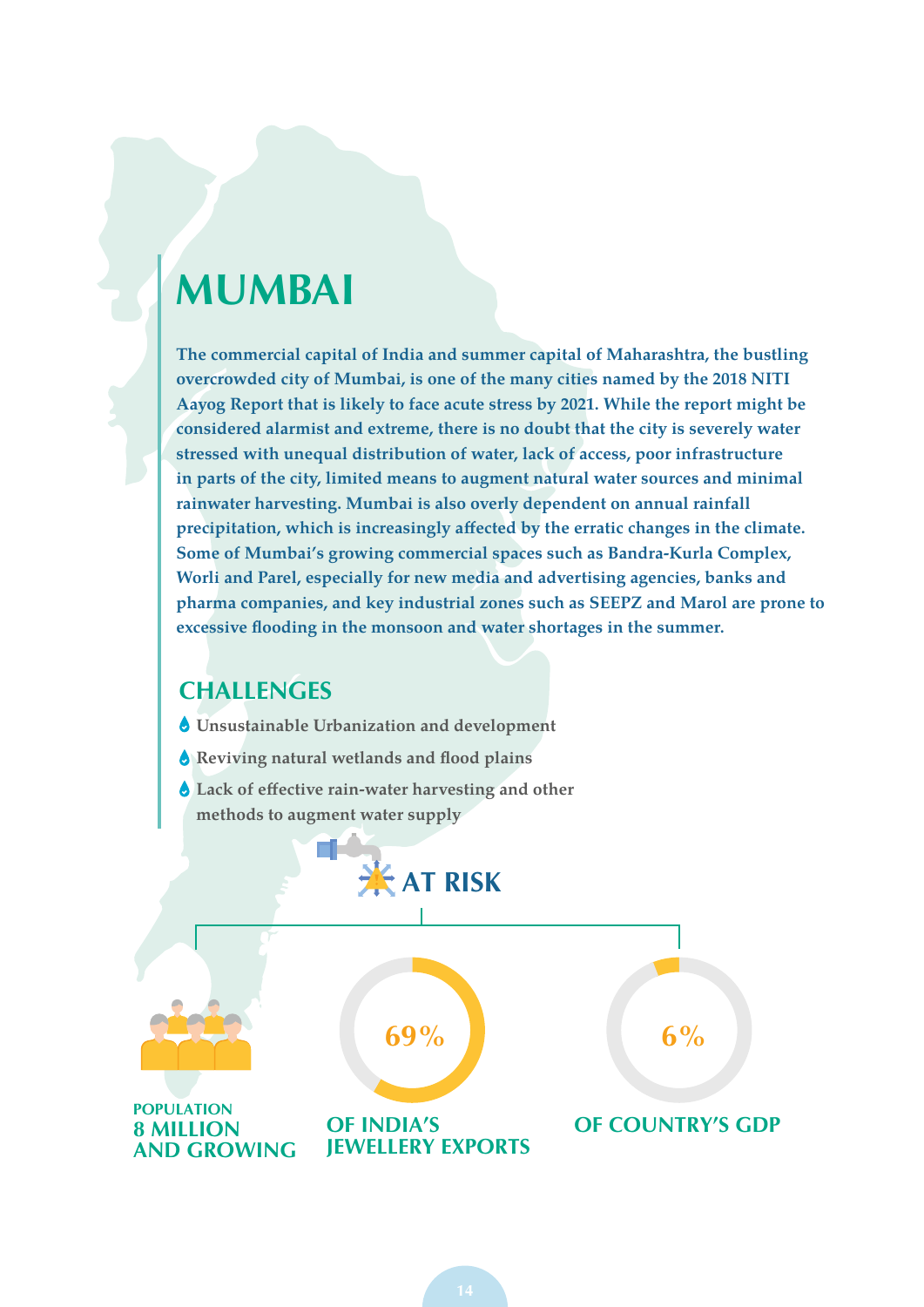The city of Mumbai has a high population density with a significant floating population. Water supply for Mumbai city is governed by the Municipal Corporation of Greater Mumbai (MCGM). Water is drawn from a system of water reservoirs and lakes. All of Greater Mumbai's water reservoirs are located in the catchment area of four major rivers- Vaitarna, Ulhas, Patalganga and Amba. The basin area of these rivers is jointly known as the Mumbai Hydrometric Area (MHA), managed by the Department of Irrigation. Mumbai city relies on six lakes (Tulsi, Tansa, Vihar, Upper Vaitarna, Bhatsa and Mumbai

III) that are primarily dependent on monsoon precipitation. Bhatsa and Vaitarna are the major water suppliers followed by Mumbai III and Tansa. These **six lakes together have the [capacity](https://www.dnaindia.com/mumbai/report-mumbai-tanks-up-25-water-in-10-days-2769912) of 1447 billion litres** and provide 3800 million litres of water every day.

While the current supply is approximately at 4128 MLD, a **[2018 BMC report](https://www.hindustantimes.com/mumbai-news/mumbai-to-need-71-more-water-by-2041-bmc-study/story-NS3k4KIB5CTZX3CwPUWDYL.html)** titled 'Equitable and 24x7 Water Supply for Greater Mumbai' has found that projected demand for 2021 is expected to be at 4849 MLD, leaving a shortfall of 721 MLD per day. For the same period, **a report has projected a gap of** 



#### **Table 5**

*\*Assuming that proposed dam activity and river-linking projects will fructify, along with the wastewater treatment plants.*

*\*\*The 2020-21 demand as projected by a 2018 BMC report*

*\*\*\*Linear calculation based on 2018 BMC report projects for 2041 where demand expected to rise by 71 % to 8291.8 if all else remains the same and rate of demand is steady. However, if effective policies are put into place demand could be lower.*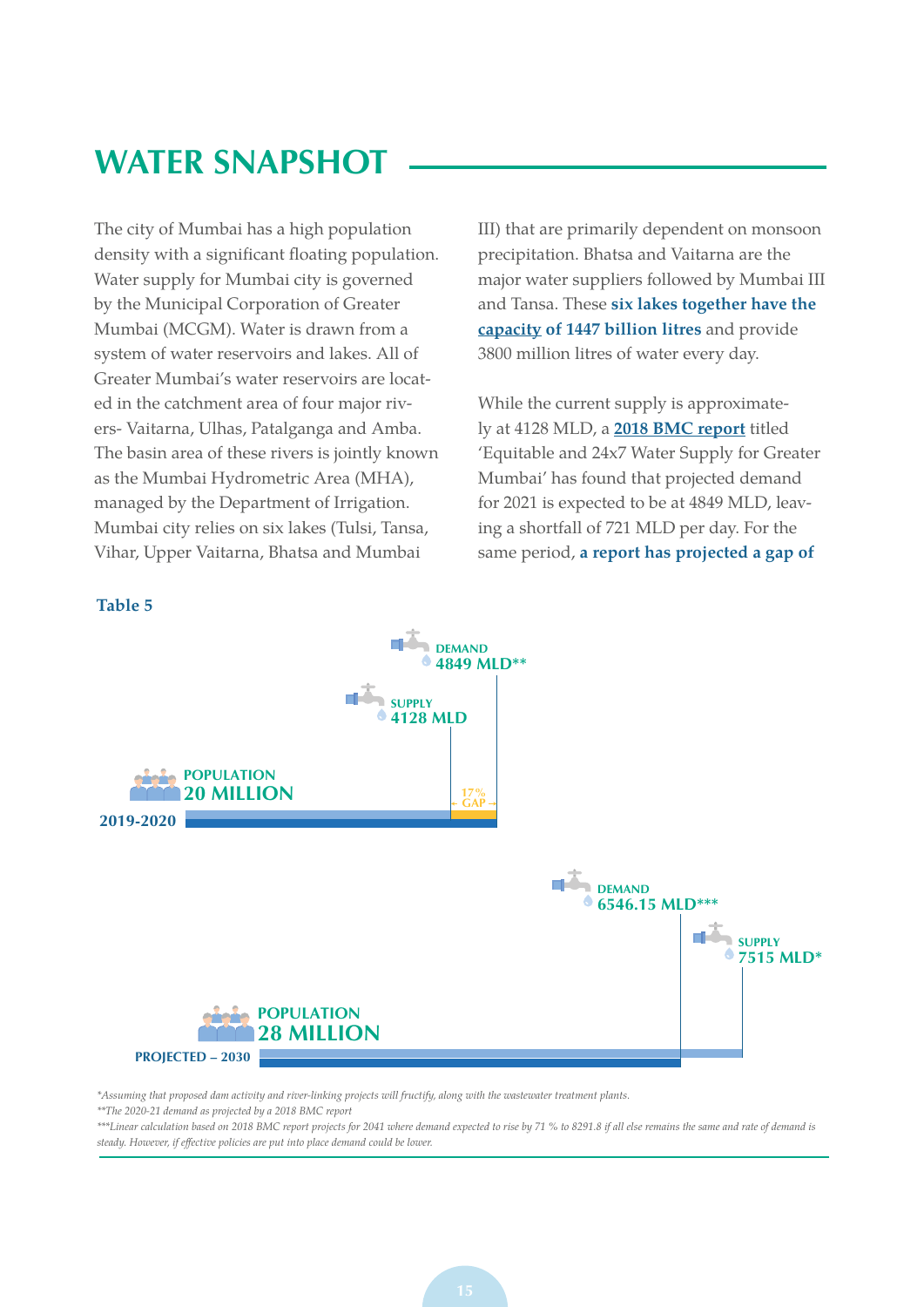**1100 MLD** between the demand and supply (Safe Water Network, 2016). The shortfall, however, is expected to be much higher, especially in summer months. The shortage of water is more acutely felt in lower income neighbourhoods and slum areas of the city that make up over 40 per cent of the population according to the 2011 census. These neighbourhoods are largely dependent on the informal water distribution systems, including tankers that can be prohibitively expensive.

The government has banned groundwater usage for drinking due to its limited potability, but irrespective of that, there are 3950 dug wells and 2514 bore wells in the city to draw water from the ground (Safe Water Network, 2016). According to the Ministry of Water Resources Central Ground Water Board, industrial effluents from oil refineries, fertilizers and sewage are dumped regularly into surface water reservoirs in Mumbai causing the contamination of ground water with heavy metals.

While an increase in domestic demand and consumption is expected with a rising population (set to increase by 50 per cent in the next two decades), the city will also witness unprecedented demand from industrial growth and commercial use of water. This is likely to result

in **[71 per cent](https://www.hindustantimes.com/mumbai-news/mumbai-to-need-71-more-water-by-2041-bmc-study/story-NS3k4KIB5CTZX3CwPUWDYL.html#:~:text=By%202041%2C%20Mumbai)** surge in demand by 2041.

Wastewater treatment plants will potentially add an additional supply of 496.8 MLD by 2025, and a proposed desalination plant at Gorai beach is projected to supply **[200 MLD](https://www.hindustantimes.com/mumbai-news/mumbai-civic-body-revives-plan-to-set-up-desalination-plant-for-potable-water/story-OicYLsDVvAOedaySUvhlgK.html)**. In 2019, Chief Engineer at BMC's hydraulic department, Ashok Tawadia, suggests that an additional **[2891 MLD](https://www.hindustantimes.com/mumbai-news/mumbai-to-need-71-more-water-by-2041-bmc-study/story-NS3k4KIB5CTZX3CwPUWDYL.html#:~:text=By%202041%2C%20Mumbai)** of water could be added to supply in Mumbai. The Pinjal and Gargai dam projects, and Damanganga-Pinjal river linking project, which are proposed to be functional by 2030, would be essential in realizing this target. However, there are issues between Maharashtra and Gujarat over the Damnganga-Pinjal link project as **[55 per](https://indianexpress.com/article/cities/mumbai/maharashtra-damanganga-pinjal-river-link-will-still-have-a-gujarat-component-5890419/#:~:text=A%20deadlock%20between%20the%20two,states%2C%20which%20ultimately%20led%20to)  [cent](https://indianexpress.com/article/cities/mumbai/maharashtra-damanganga-pinjal-river-link-will-still-have-a-gujarat-component-5890419/#:~:text=A%20deadlock%20between%20the%20two,states%2C%20which%20ultimately%20led%20to)** of land that will be submerged in water owing to one of the proposed dams being housed in Gujarat. The 2019 state water policy has a number of good initiatives: addressing drought prone areas of the state, encouraging greater involvement of the industrial sector, and restoring and increasing the storage capacity of water bodies.

However, without effective implementation and working in tandem with other departments and aspects of urban governance, ad hoc policies will do little to alleviate Mumbai's growing water stress.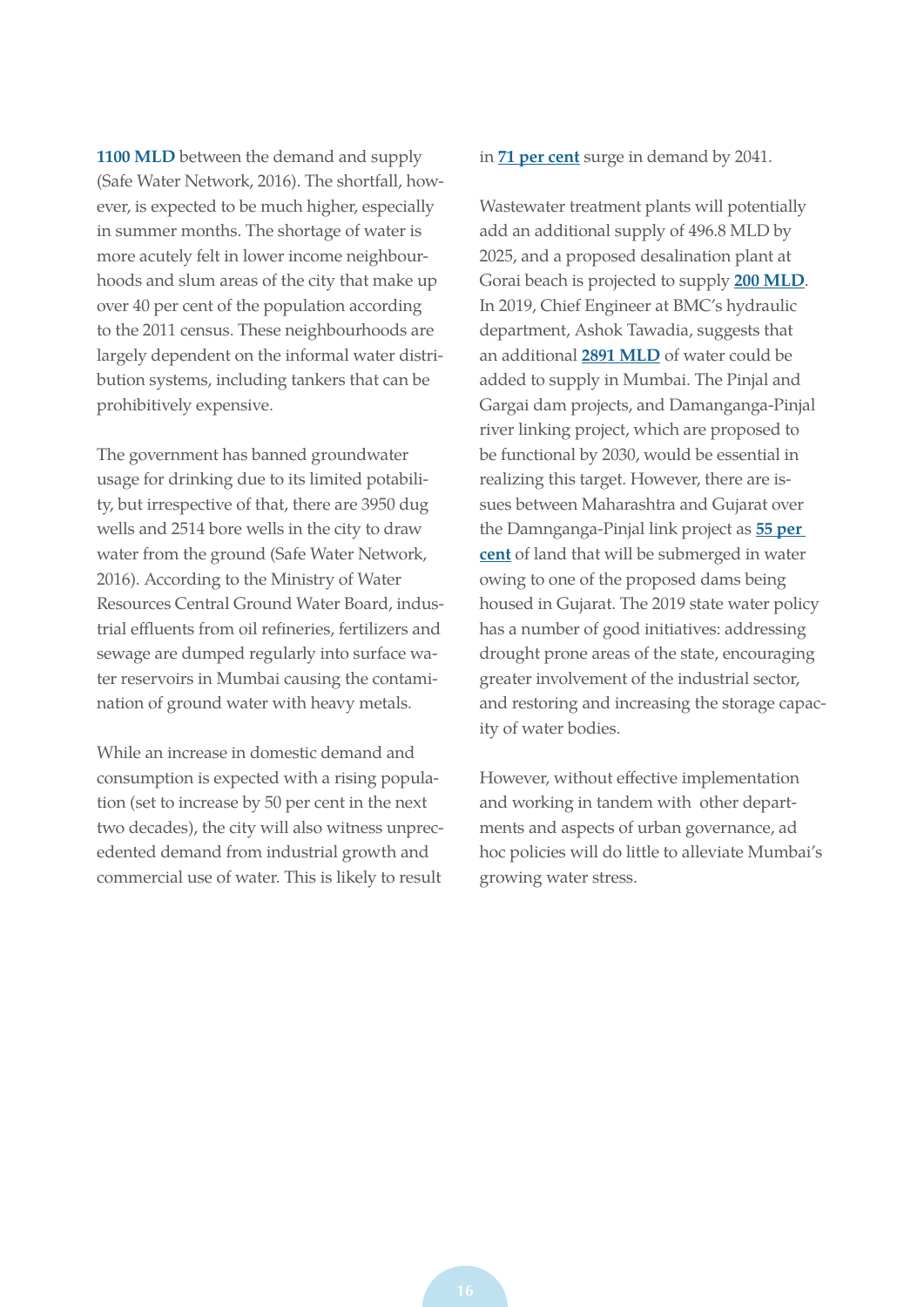## **INDUSTRY SNAPSHOT**

Mumbai, the capital of Maharashtra state, is the commercial hub of India with an annual GDP of approximately USD 310 billion (ppp 2017-18). This makes up **87 per cent share in the state's GDP**, and 6 per cent of the country's GDP. The services sector is the major contributor to Mumbai's economy, including finance; gems and jewellery are a substantial contributor, along with leather exports from the slum of Dharavi.

The district of Mumbai is home to the headquarters of several multinational companies as well as a number of small-scale industries. There were 635 large scale units and 69 medium units in Mumbai as early as 2012. These industries are responsible for major exports from the city, including engineering and chemical products, textile and leather products, agro-based products, and pharmaceuticals. The jewellery industry is a major economic contributor and accounts for **69 per cent share of the country's jewellery exports,** amounting to USD 28.32 billion (Dezan Shira & Associates, 2019). Of this the Santacruz Electronic Export and Jewellery Processing Zone (SEEPZ), a special economic zone, is responsible for approximately 50 per cent. SEEPZ and neighbouring Marol, another key industrial cluster, are home to almost 250 units, with Powai village known as the start-up hub

of the city. Apart from these, electronics and IT industries also have a strong foothold in Mumbai, with a steady growth trend. While Maharashtra contributes over **[11 per cent](https://www.expresspharma.in/cover-story/maharashtra-the-pharma-capital/)**, as of 2016, to the country's pharmaceutical industry, the headquarters of all major companies are located in Mumbai.

The leather industry in Dharavi is substantial with approximately 20,000 units. India's leather exports to the world exceeded USD 5.69 billion in 2018-19 (Council for Leather Exports), with Maharashtra at about **[32 per](https://theprint.in/economy/dharavis-leather-industry-troubles/12316/)  [cent](https://theprint.in/economy/dharavis-leather-industry-troubles/12316/)** of the country's overall production capacity in leather sandals, and **[15 per cent](https://theprint.in/economy/dharavis-leather-industry-troubles/12316/)** in other leather goods. A major portion of it comes from Dharavi, which is also a major employment generator. The crowded mini city has a high population density of **[354,167](https://www.hindustantimes.com/india-news/inside-dharavi-india-s-largest-slum-and-a-major-covid-hotspot/story-ZbX5VOngcJImsK9F4ohBvM.html)  [per square kilometre](https://www.hindustantimes.com/india-news/inside-dharavi-india-s-largest-slum-and-a-major-covid-hotspot/story-ZbX5VOngcJImsK9F4ohBvM.html)** and faces numerous challenges including perpetual water scarcity, placing stress not only on the residents and their well-being but also on the productivity of the leather and other small-scale industry.

Many of the economic zones and commercial hubs of the city including Dharavi, Marol, SEEPZ, Parel amongst others face high levels of water stress, leading to not only a health issue but an overall productivity concern for the city.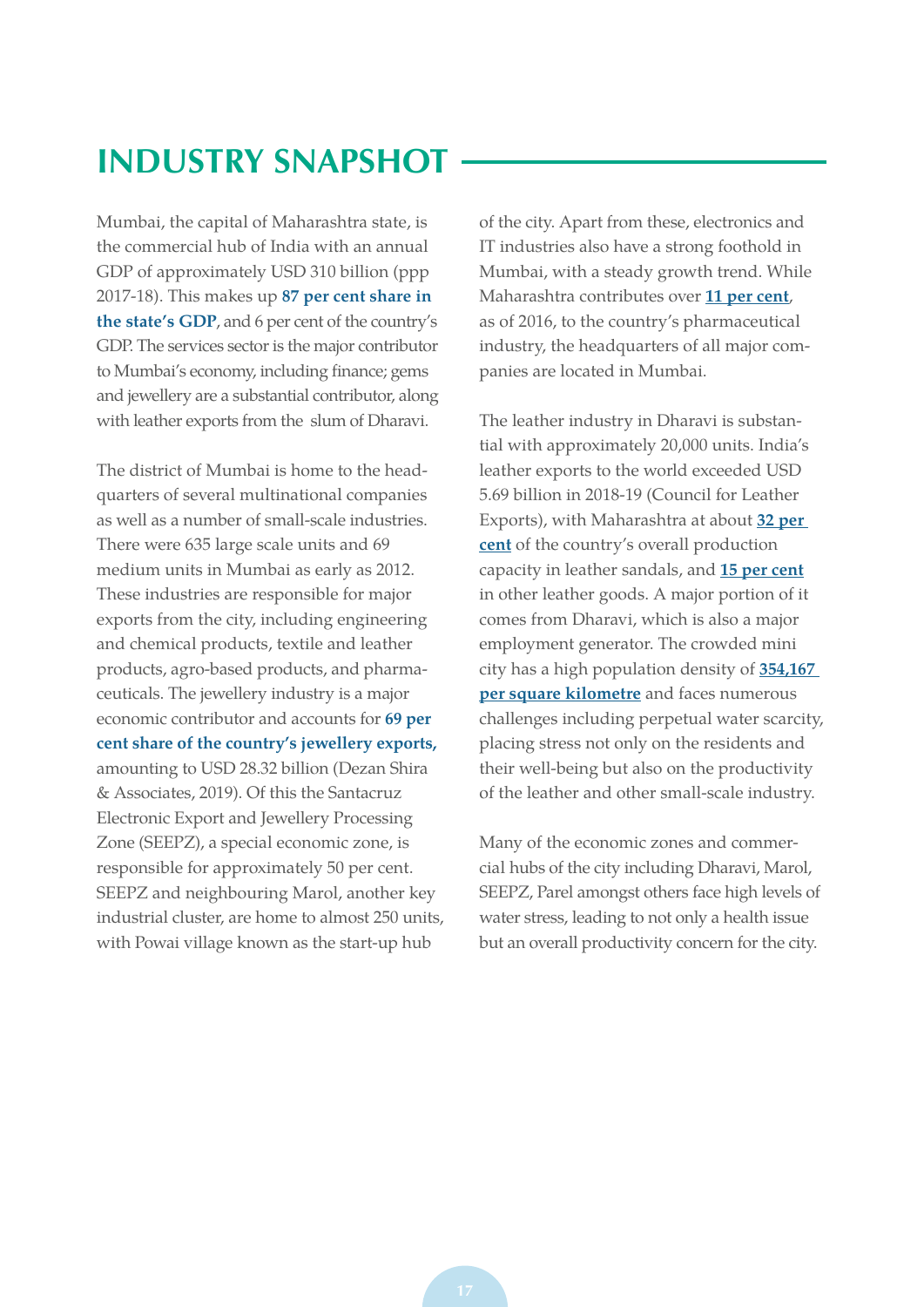# **SURAT**

**Surat, located on the banks of the Tapi River, is an important industrial city of Gujarat and one of the top ten contributors to India's GDP. One of the fastest growing urban centres in [the world,](https://www.businessinsider.com/all-of-the-10-fastest-growing-cities-in-the-world-are-in-india-2019-1?IR=T) it also ranks in India's top ten [richest cities.](https://www.indiatoday.in/information/story/top-10-richest-cities-in-india-in-2020-1726702-2020-09-29) A 2019 report by Oxford Economics predicts that the city will see an average annual GDP growth rate of 9.2 per cent from 2019 to 2035. Economic demand coupled with population growth (at a rate of over 7 per cent) has seen Surat face water shortages, especially in the summer months. Interestingly, Surat is one of the first cities in the country to develop a unique resilience action plan to tackle extreme heat, which could aid in water sustainability measures for the future.** 

#### **CHALLENGES**

- **Contamination of surface and groundwater**
- **Concretization of creeks, riverbanks and natural flood plains**

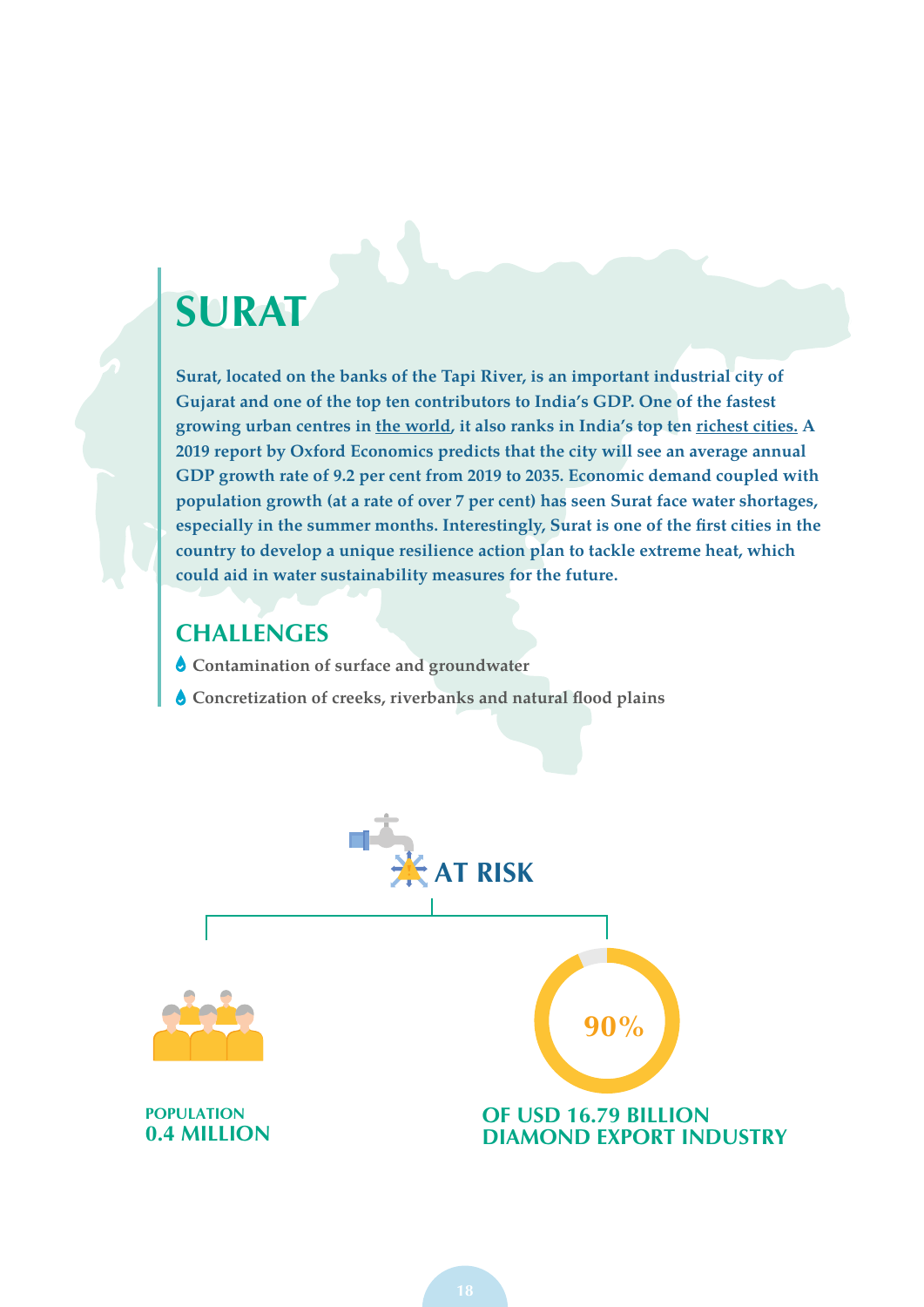The Surat Municipal Corporation (SMC) draws water primarily from the Ukai Dam on the Tapi River. According to **[government](https://www.suratmunicipal.gov.in/Departments/HydraulicHome)  [data](https://www.suratmunicipal.gov.in/Departments/HydraulicHome)**, the intake capacity to draw water from the dam stood at 2033 MLD in 2015, and the water treatment capacity stood at 1468 MLD. The total water supply to the city is 1250 MLD, where the SMC provides piped supply to 95 per cent of its residents.

Summer months, however, see a drastic drop in supply. The lack of maintenance has led to malfunctioning of intake wells where water hyacinth and vegetation choke the flow of water. It is reported that SMC was supplying as much as **[25 per cent](https://timesofindia.indiatimes.com/city/surat/normal-water-supply-in-city-to-be-restored-today/articleshow/70578622.cms)** less than the normal amount to its residents during certain periods of 2019. Another major challenge for Surat has been unpredictability of the monsoon and scanty rainfall. The 1995 master plan for SMC, included plans to increase capacity of intake well up to 2425 MLD by 2041 to meet the expected demand of 2367 MLD. However, by the end of the decade in 2030, the shortage is likely to be close to 200MLD, or 73 billion litres of water.

Surat generates 800 MLD of sewage and has eight Sewage Treatment Plants (STPs) with a capacity of 726 MLD. Ongoing projects



*\* Increase due to fully functional proposed STPs \*\* SMC Water Supply Master Plan Details*

are set to increase the capacity by 150 MLD, whereas proposed projects will take it up to 1306 MLD (SMC Treatment Plants). If the proposed projects do come into effect, treating the water to be used, it will add close to 500 billion litres of treated waste water to the city, relieving stress on natural resources, including the Tapi River and groundwater. It



will also ensure that the government is adequately prepared for periods of low rainfall and drought. Currently, the SMC plans to provide recycled water of **[115 MLD](https://www.thehindu.com/news/national/other-states/in-managing-water-surat-takes-lead/article24962211.ece)** for the industrial clusters of Pandesara and Sachin, which house a number of dyeing units. Surat has faced the challenge of increasingly deteriorating quality of surface water due to

#### **Table 6**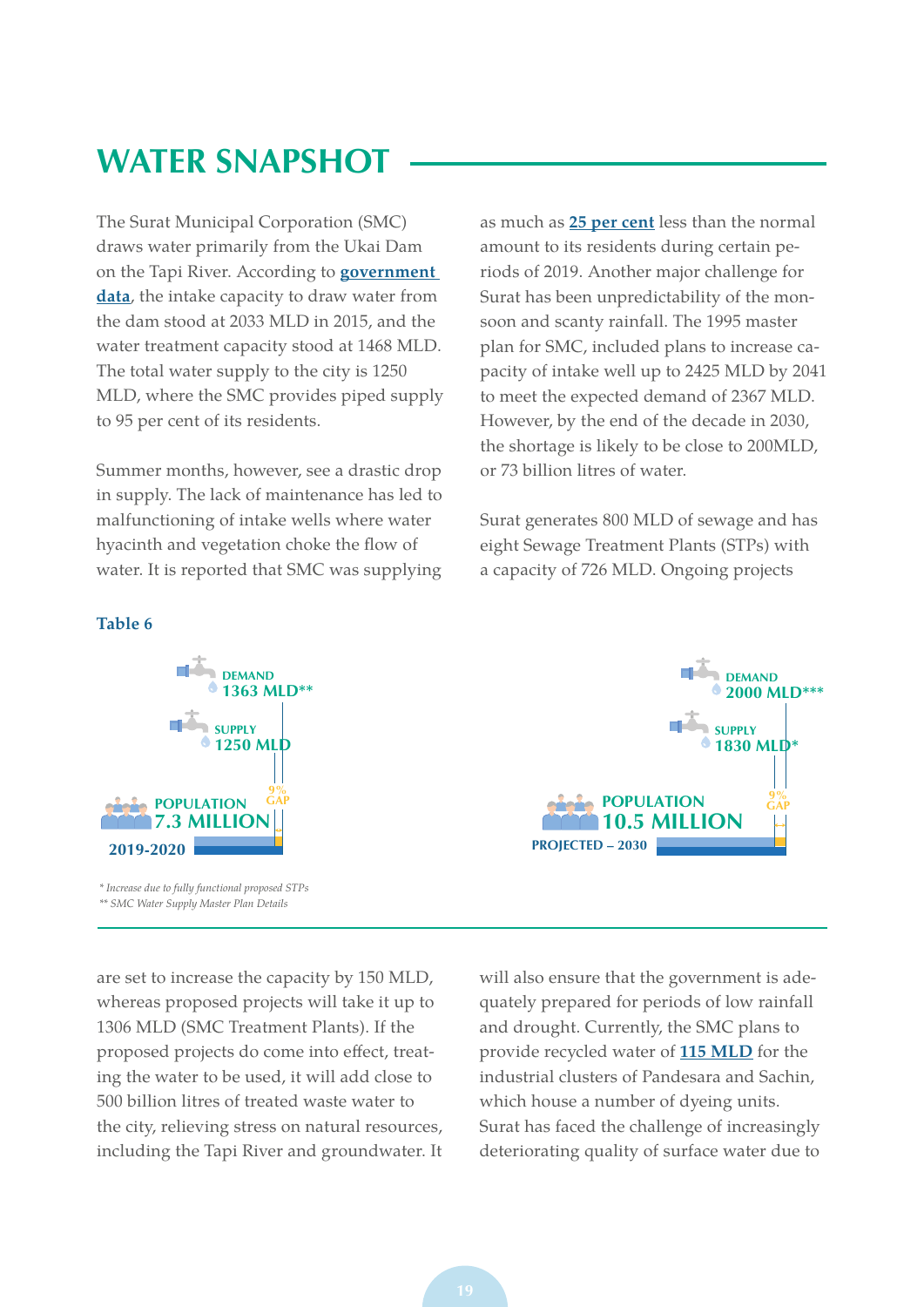pollution caused by industrial effluents. There are many creeks within the city limits, and while the quality of water in the river is regularly monitored, the implementation does not extend to the creeks in the city. Water pollution in creeks can have harmful impacts on the neighbourhoods, primarily low income, alongside these creeks, and cause creek

floods. Excessive construction near the mouth of Tapi River has also exacerbated flood risk, with floodplains within the fast-growing city now hampered due to heavy construction and increasing population; at least 71,000 households are vulnerable to creek floods, and as many as 250,000 households face risks of river flooding (Bansal, 2018).

#### **INDUSTRY SNAPSHOT**

The Gujarat Industrial Development Corporation has helped set up several industrial clusters in and around Surat that contribute substantially to the economy of the state and the country. The two primary industries of Surat are textiles and diamond cutting. Over 40 per cent of India's art-silk fabric is produced in Surat. About **[90 per cent](https://www.ibef.org/download/Gujarat_22april_08.pdf)** of the diamonds produced in India are processed and polished in over 3500 units spread across in the city. Surat contributes **[USD 16.79 billion](https://www.ibef.org/industry/gems-jewellery-india.aspx#:~:text=India%20is%20the%20world)** of Indian diamond exports, close to 90 percent in total. Surat's population is expected to increase substantially by the end of the decade and with the growing gap between demand and supply of water, the billion dollar diamond industry and textile mills are at risk.

There are several clusters within Surat where a majority of 41,300 small and micro industrial units are located (MSME Development Institute of India). In nearby Hazira, larger industries (companies such as Reliance, Essar Steel, Essar Power, Larsen & Toubro, Adani, NTPC, ONGC etc.) have set up their units. While these industrial units have the economic capacity to install their own wastewater treatment facilities, the smaller industries in

the clusters do not. Keeping that in mind, the government has set up Common Effluent Treatment Plants (CETP) so the waste from these industry clusters can be treated. There are five CETPs in Surat with a combined capacity of 310.5 MLD to treat industrial wastewater (Bansal, 2018).

Sachin is the oldest among the clusters of Surat and has the largest number (at 3000) of functioning industrial units, including many textile units. This industrial area often faces water scarcity issues: drying up of a local pond and canal has led to severe water shortage, temporarily halting dyeing and printing activities by **[half](https://www.deshgujarat.com/2018/02/09/sachin-gidc-facing-water-supply-problem-laborers-asked-to-bring-own-drinking-water/#:~:text=Surat%3A%20As%20local%20pond%20has,are%20now%20dependent%20on%20tankers.&text=Weavers%20have%20asked%20labourers%20to%20bring)**. The shortage is usually met by 3,500 water tankers, each costing from **[INR 800- 1,000](https://timesofindia.indiatimes.com/city/surat/normal-water-supply-in-city-to-be-restored-today/articleshow/70578622.cms)**, amounting to large bills to the small-scale industries. In 2017, **[60 textile](https://apparelresources.com/business-news/sourcing/textile-mills-in-sachin-gidc-india-facing-water-shortage/)  [mills](https://apparelresources.com/business-news/sourcing/textile-mills-in-sachin-gidc-india-facing-water-shortage/)** were on the verge of closure due to severe water scarcity. Water shortage resulted in losses amounting to **[USD 2.7 million](https://www.yarnsandfibers.com/news/textile-news/textile-units-at-sachin-gidc-facing-acute-water-shortage/)** for the mills (YarnsAndFibres 2017). This is a recurring issue, a few years earlier in 2014, it was noted that 125 textile mills in Pandesara were forced to cut down shifts due to water shortages, leading to production losses.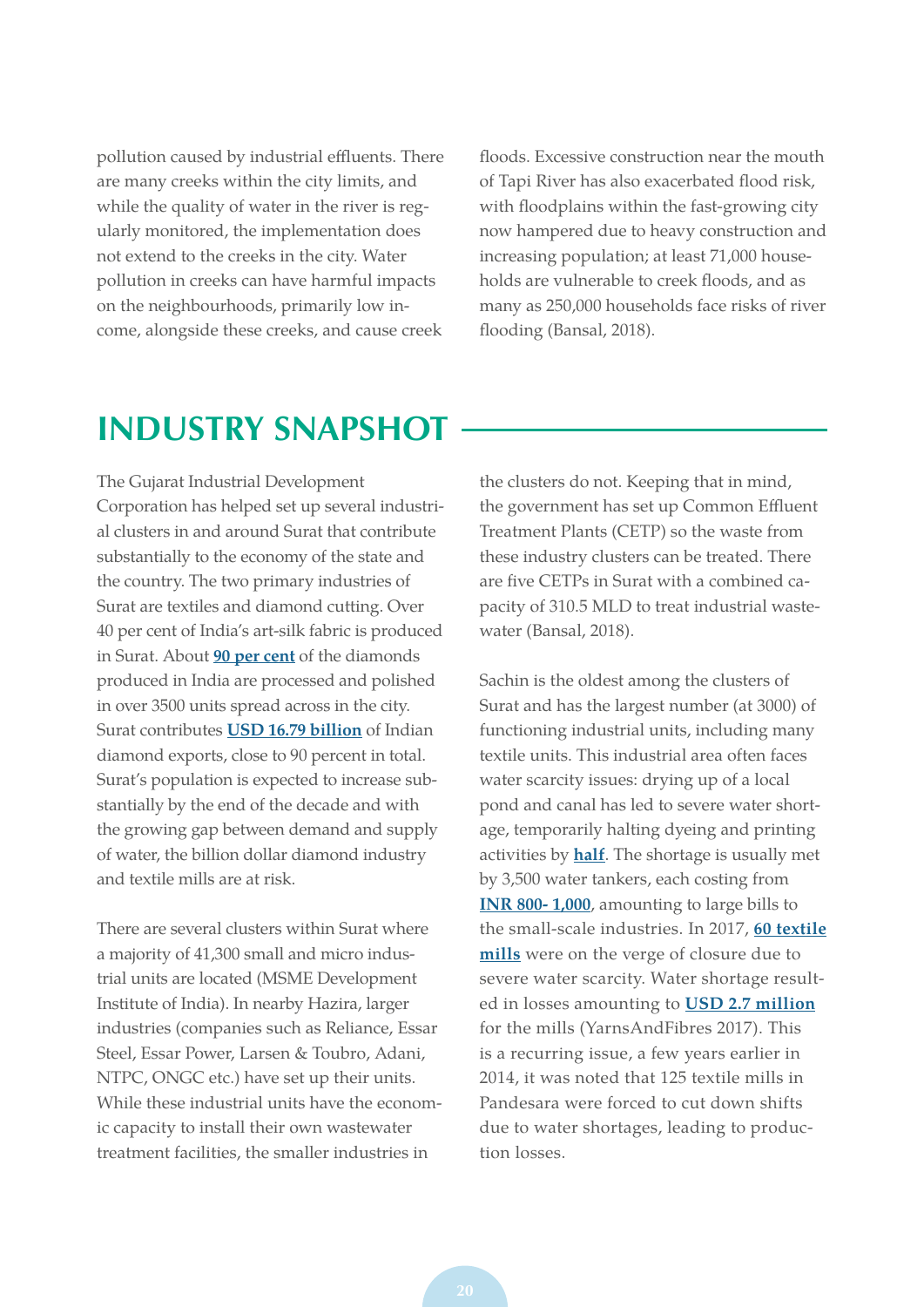The textile industry is the second largest employer in the country and contributed to 15 percent of export earnings **[in 2019](https://www.ibef.org/industry/textiles.aspx)**. As a growing hub in the sector, contributing to over 12 per cent of the fabric produced in the nation,

Surat needs to put into place water policies that ensure adequate supply and sustainable consumption patterns for the future to safeguard not only the livelihoods of citizens but the overall economic growth of the city and country.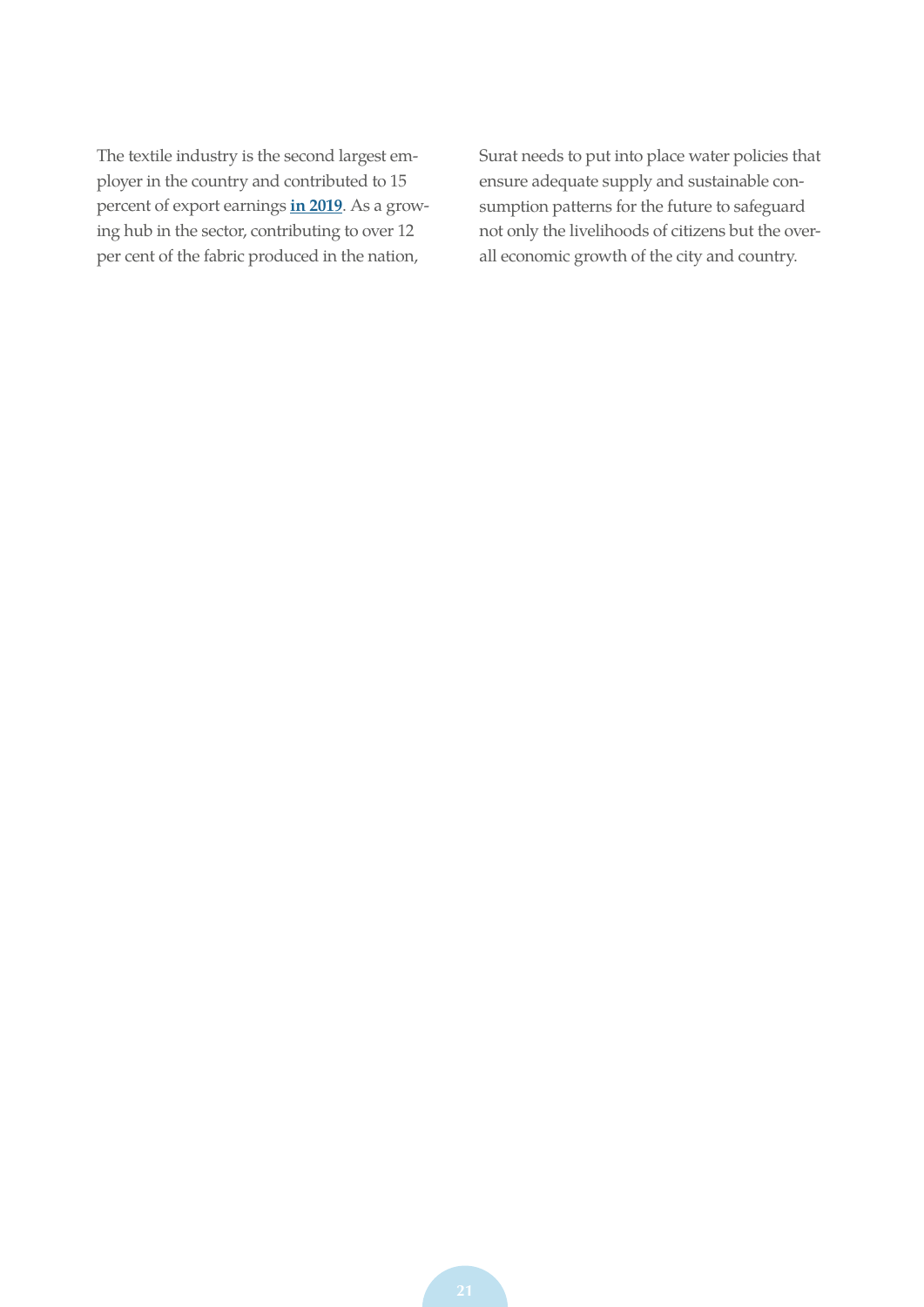# **NEXT STEPS**

The Sustainable Development Goal (SDG) 11 calls for inclusive, safe, resilient, and sustainable cities. This cannot be achieved without innovation in the water sector that leads to urban water security. Just as water risks originate from multiple causes, the effects of poor water security are widespread and cannot be solved in a piecemeal manner. The complexity of the challenges, that include food and energy security, health and environment and the growth of a community and country require a systemic approach. This systemic approach needs to take into account long term policy planning that is cross-cutting and multisectoral. As this paper has shown, we can no longer view 'water security' in isolated terms. While the water sector has created frameworks for the application of a technical and governance approach, not only do these two tracks need to come together in India, they need to be brought into the larger discourse on a circular economy.

A brief study of six cities across India has highlighted the deep impact urban water security has on the growth of these cities and the risk factor to the country from inaction. While there is a belief that current policies and governance intervention will strive to decrease this risk, it is not sufficient. It is observed that in all the cases in this study, accessibility, particularly for low income communities and informal settlements. These communities are more often the key components of production and labour in industrial growth and basic running of the economy. Thus, any wider stakeholder conversation needs to also bring these perspectives into the picture. Another common thread is the rampant development in all these cities often at the cost of natural habitats that aid in water conservation and flood prevention, such as marshlands, wetlands, floodplains, embankments and others. We need to employ a multi-pronged approach with greater investment in water

**It is observed that in all the cases in this study, accessibility particularly for low income communities and informal settlements is poor, communities that are more often the key components of production and labour in industrial growth and basic running of the economy. Thus, any wider stakeholder conversation needs to also bring these perspectives into the picture. Another common thread is the rampant development in all these cities often at the cost of natural habitats that aid in water conservation, such as marshlands, wetlands, floodplains, embankments and others.**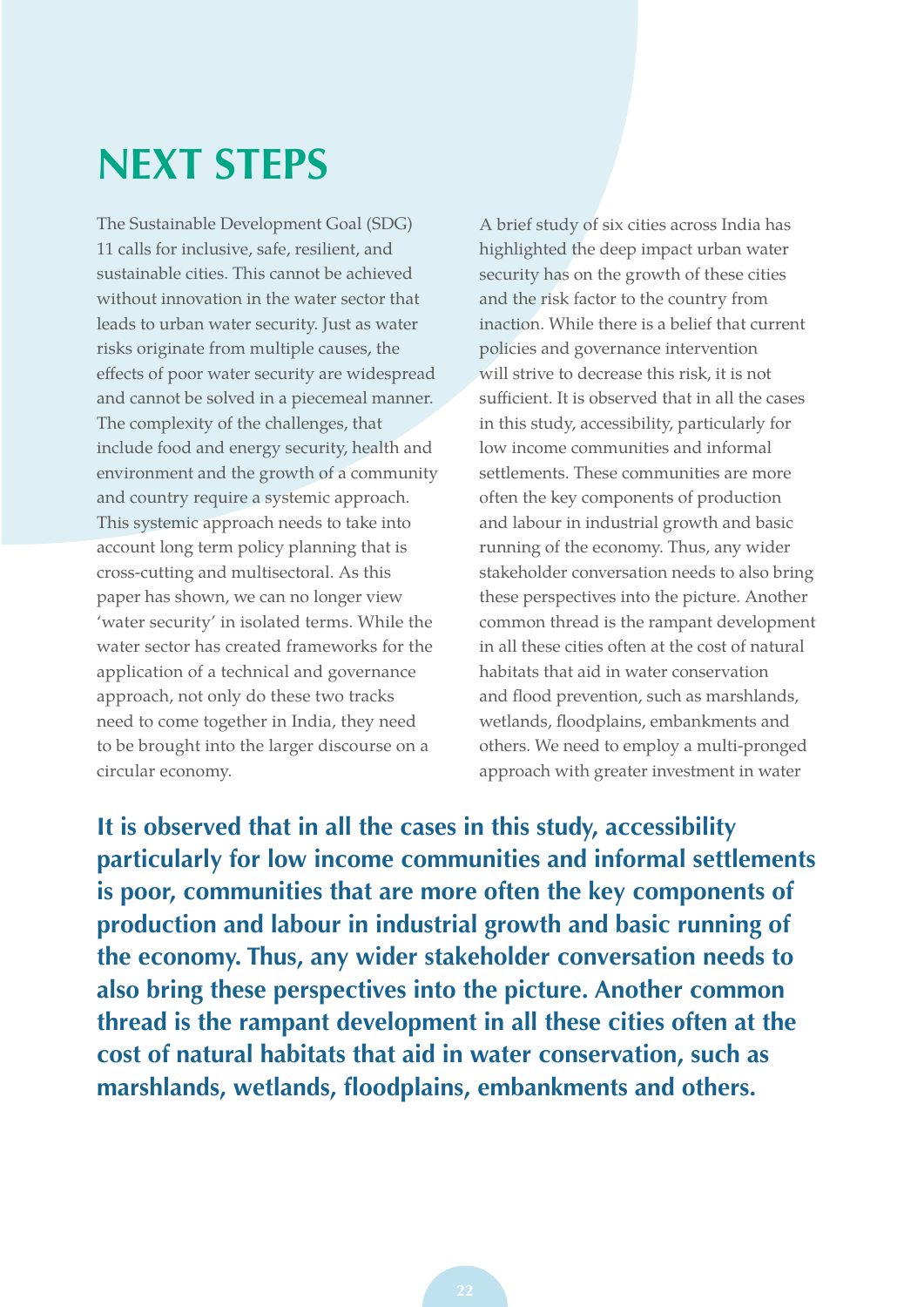infrastructure including green and gray infrastructure; renovation and improvement of supply networks; greater use of technological innovations; creation of better community awareness and responsibility; ensure protection of natural sources of water and generation of new sources, and ultimately aim to keep the value of water at its highest.

To strive towards a more comprehensive urban water policy India needs to employ in parallel several tracks. First and foremost is rectify the paucity of data that exists, not only in the space of water availability and supply for the future, moving away from a pure supply side approach, but also in ensuring they are studied in tandem with quality and growing demand from citizens, communities and industry. Second is the need for more technology deployed at all

stages from the source to the user, ensuring that water is preserved and conserved where possible and a more circular system is maintained. A circular system is not only transformative where we rethink avenues of water management in relationship with other spaces such as energy, housing, pollution, sanitation etc, but it is also functional connecting the city with its water and surrounding natural resources. Third, is greater participation and investment, both financial and R&D, from the private sector, that will be attracted to and gain from urban spaces that are water secure. Lastly, as we view our cities as urban innovative centres that are the drivers of growth for the nation, we need to reinforce the understanding and subsequent implementation that urban management is about aligning governance, public policy, financial and regulatory frameworks and water security initiatives and systems.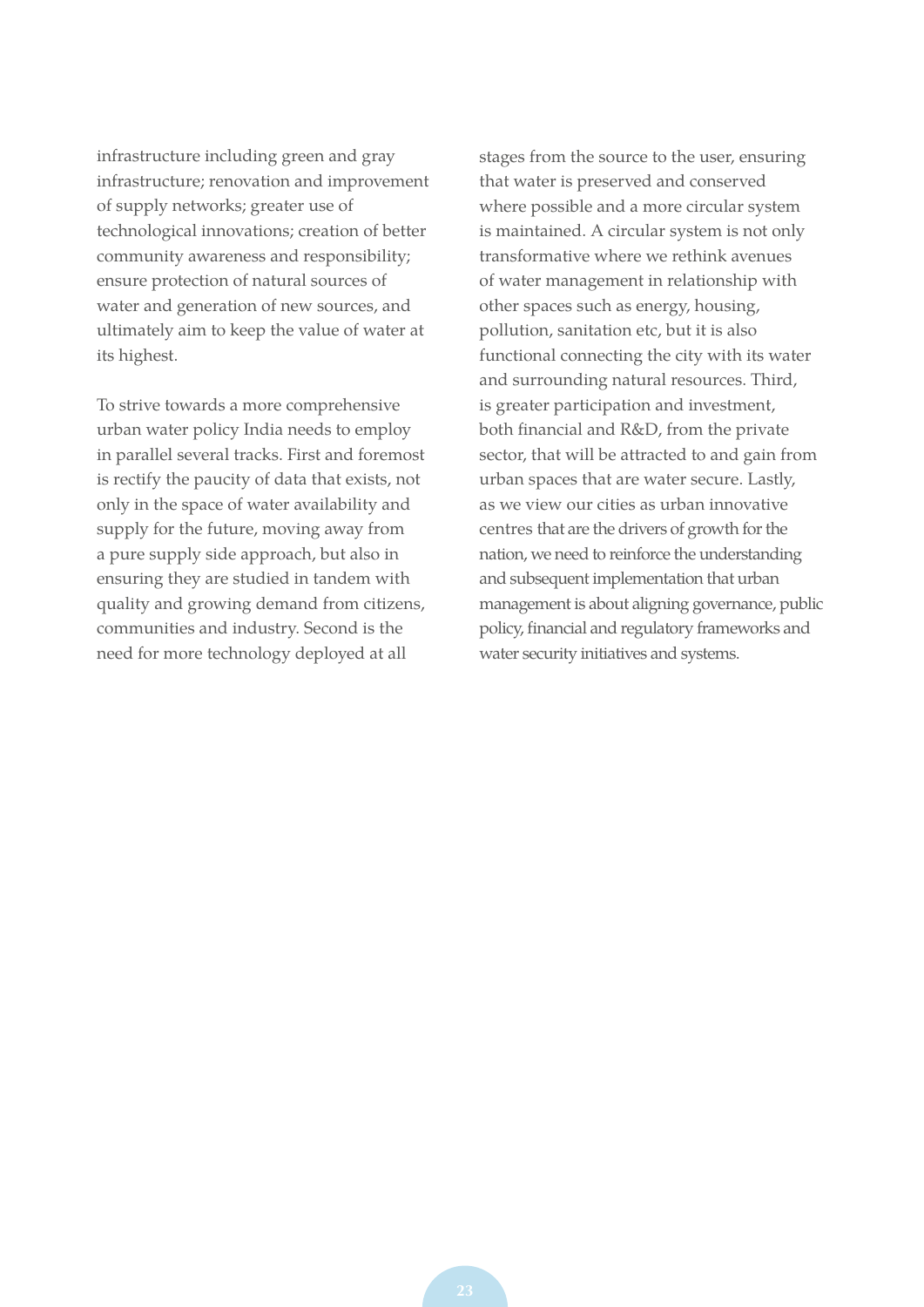# **REFERENCES**

*Bansal, Neeru. (2018). Industrial Development and Challenges of Water Pollution in Coastal Areas: The Case of Surat, India. IOP Conference Series: Earth Environment Science, 120, pp. 1-10. Retrieved from* **[https://iopscience.iop.org/article/10.1088/1755-1315/120/1/012001](https://iopscience.iop.org/article/10.1088/1755-1315/120/1/012001 )**

Briscoe, John, Malik, RPS. (2006). India's Water Economy: Bracing for a Turbulent Future. The World Bank. Oxford University Press. Retrieved from: [http://docu](http://documents1.worldbank.org/curated/en/963521468042336419/pdf/443760PUB0IN0W1Box0327398B01PUBLIC1.pdf)**[ments1.worldbank.org/curated/en/963521468042336419/pdf/443760PUB0IN0W1Box0327398B01PUBLIC1.pdf](http://documents1.worldbank.org/curated/en/963521468042336419/pdf/443760PUB0IN0W1Box0327398B01PUBLIC1.pdf)**

*Council for Leather Exports. Indian Leather Industry – Overview, Export Performance & Prospects.* **<https://leatherindia.org/indian-leather-industry/>**

*Deekshithashetty, Ganapati, Giridhar, S. K., Jesson K., Dmello, Srinivas, M. R., Manohar, G., Prajwal, P. P., & Mazumdar, Chandra Sen.(2017). Demand and Supply*  Analysis of Water Distribution in Bengaluru. Journal of Management and Commerce, 13(1), 12-15. [http://www.msruas.ac.in/pdf\\_files/Publications/MCJour](http://www.msruas.ac.in/pdf_files/Publications/MCJournals/Jan2017/2_Deekshithashetty.pdf)**[nals/Jan2017/2\\_Deekshithashetty.pdf](http://www.msruas.ac.in/pdf_files/Publications/MCJournals/Jan2017/2_Deekshithashetty.pdf)**

Dezan Shira & Associates. (2019, March 5). The Economy of Mumbai - India's Commercial Capital. **[https://www.india-briefing.com/news/economy-mum](https://www.india-briefing.com/news/economy-mumbai-india-commercial-hub-6704.html/ )[bai-india-commercial-hub-6704.html/](https://www.india-briefing.com/news/economy-mumbai-india-commercial-hub-6704.html/ )**

*Kolkata Municipal Corporation. Ground Water Information Booklet. Retrieved from:* **[http://cgwb.gov.in/District\\_Profile/WestBangal/Kolkata%20](http://cgwb.gov.in/District_Profile/WestBangal/Kolkata%20Municipal%20Corporation.pdf
) [Municipal%20Corporation.pdf](http://cgwb.gov.in/District_Profile/WestBangal/Kolkata%20Municipal%20Corporation.pdf
)**

*Ministry of Water Resources Central Ground Water Board. Ground Water Information Greater Mumbai District Maharashtra.* **[http://cgwb.gov.in/District\\_Profile/](http://cgwb.gov.in/District_Profile/Maharashtra/Greater%20Mumbai.pdf ) [Maharashtra/Greater%20Mumbai.pdf](http://cgwb.gov.in/District_Profile/Maharashtra/Greater%20Mumbai.pdf )**

*MSME Development Institute of India. Brief Industrial Profile of Surat District.* **[Retrieved from http://dcmsme.gov.in/dips/BIP%20SURAT\\_guj.pdf](Retrieved from http://dcmsme.gov.in/dips/BIP%20SURAT_guj.pdf)**

*NITI Aayog. (2018).Composite Water Management Index.* **[https://niti.gov.in/writereaddata/files/document\\_publication/2018-05-18-Water-Index-Report\\_](https://niti.gov.in/writereaddata/files/document_publication/2018-05-18-Water-Index-Report_vS8-compr) [vS8-compressed.pdf](https://niti.gov.in/writereaddata/files/document_publication/2018-05-18-Water-Index-Report_vS8-compr)**

Paul, Nabaprabhat, Elango,L. (2018). Predicting future water supply-demand gap with a new reservoir, desalination plant and waste water reuse by water evaluation and planning model for Chennai megacity, India. Groundwater for Sustainable Development, Volume 7, 8-19,ISSN 2352-801X. [https://doi.org/10.1016/j.](https://doi.org/10.1016/j.gsd.2018.02.005
) **[gsd.2018.02.005](https://doi.org/10.1016/j.gsd.2018.02.005
)**

*PopulationStat.* **[https://populationstat.com/india/](https://doi.org/10.1016/j.gsd.2018.02.005
)**

Safe Water Network. (October 2016). Drinking Water Supply for Urban Poor: City of New Delhi. Retrieved from [https://www.safewaternetwork.org/sites/de](https://www.safewaternetwork.org/sites/default/files/Safe Water Network_Delhi City Report.PDF )**[fault/files/Safe Water Network\\_Delhi City Report.PDF](https://www.safewaternetwork.org/sites/default/files/Safe Water Network_Delhi City Report.PDF )**

*Safe Water Network. (October 2016). Drinking Water Supply for Urban Poor: City of Mumbai. Retrieved from* **[https://www.safewaternetwork.org/sites/default/](https://www.safewaternetwork.org/sites/default/files/Safe%20Water%20Network_Mumbai%20City%20Report.p) [files/Safe%20Water%20Network\\_Mumbai%20City%20Report.pdf](https://www.safewaternetwork.org/sites/default/files/Safe%20Water%20Network_Mumbai%20City%20Report.p)**

*SMC Water Supply Master Plan Details. Retrieved from* **[https://www.suratmunicipal.gov.in/Departments/HydraulicWaterSupplyMasterPlan](https://www.suratmunicipal.gov.in/Departments/HydraulicWaterSupplyMasterPlan )**

*SMC Treatment Plants. Retrieved from https://www.suratmunicipal.gov.in/Departments/DrainageTreatmentPlants UNESCO and UNESCO i-WSSM. 2020. Water Reuse within a Circular Economy Context (Series II).* **[https://unesdoc.unesco.org/ark:/48223/pf0000374715.](https://unesdoc.unesco.org/ark:/48223/pf0000374715.locale=en 2030 Water Resources Group. Charting Ou) [locale=en](https://unesdoc.unesco.org/ark:/48223/pf0000374715.locale=en 2030 Water Resources Group. Charting Ou)**

**[2030 Water Resources Group. Charting Our Water Future: Economic frameworks to inform decision-making. https://www.mckinsey.com/~/media/](https://unesdoc.unesco.org/ark:/48223/pf0000374715.locale=en 2030 Water Resources Group. Charting Ou) [mckinsey/dotcom/client\\_service/sustainability/pdfs/charting%20our%20water%20future/charting\\_our\\_water\\_future\\_full\\_report\\_.ashx](https://unesdoc.unesco.org/ark:/48223/pf0000374715.locale=en 2030 Water Resources Group. Charting Ou)**

World Bank. (2016). High and Dry: Climate Change, Water, and the Economy. [http://documents1.worldbank.org/curated/en/862571468196731247/pd](http://documents1.worldbank.org/curated/en/862571468196731247/pdf/105130-REVISED-K8517.pdf)**[f/105130-REVISED-K8517.pdf](http://documents1.worldbank.org/curated/en/862571468196731247/pdf/105130-REVISED-K8517.pdf)**